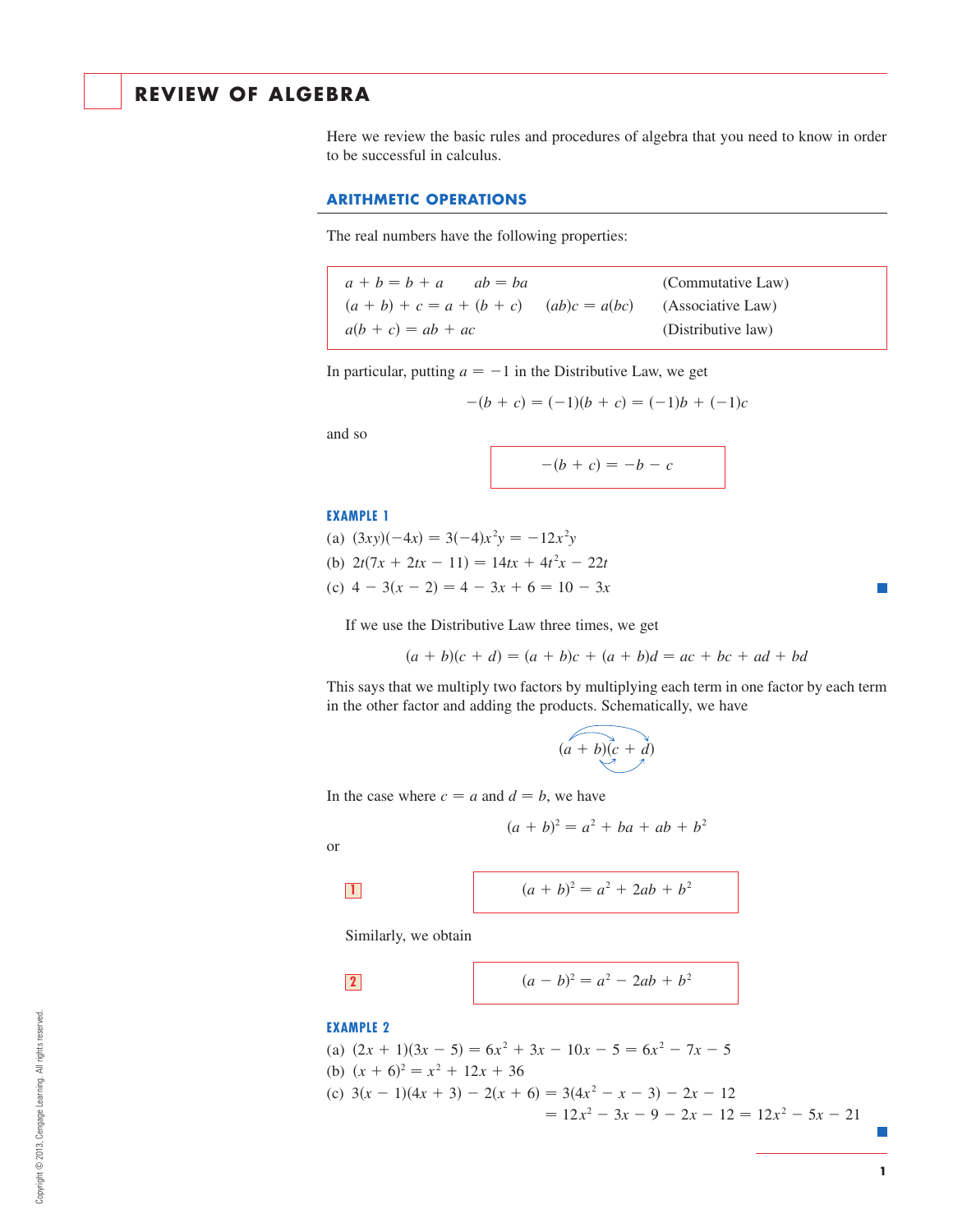## **FRACTIONS**

To add two fractions with the same denominator, we use the Distributive Law:

$$
\frac{a}{b} + \frac{c}{b} = \frac{1}{b} \times a + \frac{1}{b} \times c = \frac{1}{b}(a + c) = \frac{a + c}{b}
$$

Thus, it is true that

 $\overline{\varnothing}$ 

$$
\frac{a+c}{b} = \frac{a}{b} + \frac{c}{b}
$$

But remember to avoid the following common error:

$$
\frac{a}{b+c}\nrightleftharpoons \frac{a}{b}+\frac{a}{c}
$$

(For instance, take  $a = b = c = 1$  to see the error.)

To add two fractions with different denominators, we use a common denominator:

$$
\frac{a}{b} + \frac{c}{d} = \frac{ad + bc}{bd}
$$

We multiply such fractions as follows:

$$
\frac{a}{b} \cdot \frac{c}{d} = \frac{ac}{bd}
$$

In particular, it is true that

$$
\frac{-a}{b} = -\frac{a}{b} = \frac{a}{-b}
$$

To divide two fractions, we invert and multiply:

$$
\frac{\frac{a}{b}}{\frac{c}{d}} = \frac{a}{b} \times \frac{d}{c} = \frac{ad}{bc}
$$

### **EXAMPLE 3**

(a) 
$$
\frac{x+3}{x} = \frac{x}{x} + \frac{3}{x} = 1 + \frac{3}{x}
$$
  
\n(b) 
$$
\frac{3}{x-1} + \frac{x}{x+2} = \frac{3(x+2) + x(x-1)}{(x-1)(x+2)} = \frac{3x+6+x^2-x}{x^2+x-2} = \frac{x^2+2x+6}{x^2+x-2}
$$
  
\n(c) 
$$
\frac{s^2t}{u} \cdot \frac{ut}{-2} = \frac{s^2t^2u}{-2u} = -\frac{s^2t^2}{2}
$$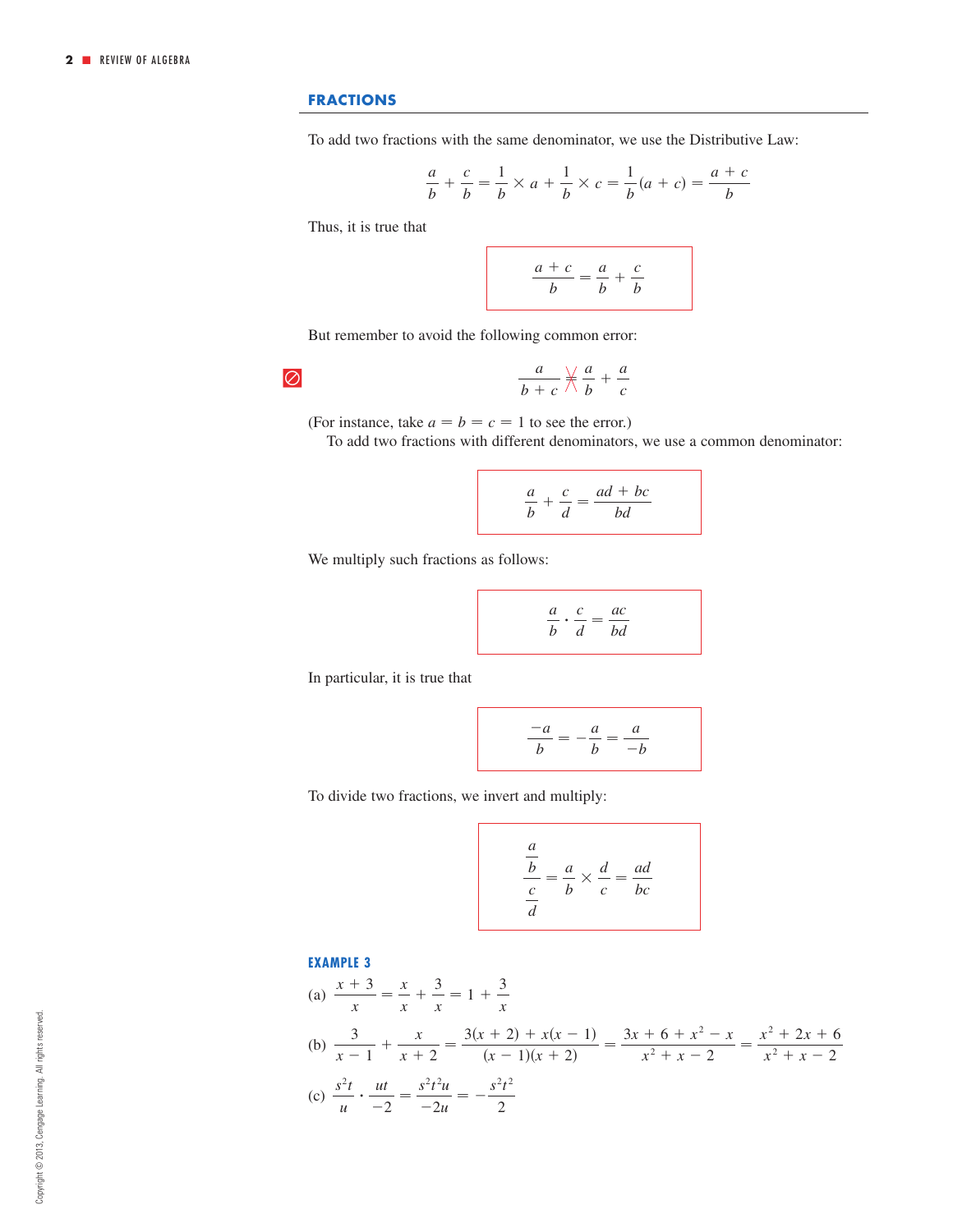(d) 
$$
\frac{\frac{x}{y} + 1}{1 - \frac{y}{x}} = \frac{\frac{x + y}{y}}{\frac{x - y}{x}} = \frac{x + y}{y} \times \frac{x}{x - y} = \frac{x(x + y)}{y(x - y)} = \frac{x^2 + xy}{xy - y^2}
$$

## **FACTORING**

We have used the Distributive Law to expand certain algebraic expressions. We sometimes need to reverse this process (again using the Distributive Law) by factoring an expression as a product of simpler ones. The easiest situation occurs when the expression has a common factor as follows:

> $3x(x-2)=3x^2-6x$ Expanding  $\longrightarrow$ ← Factoring ←

To factor a quadratic of the form  $x^2 + bx + c$  we note that

 $(x + r)(x + s) = x^2 + (r + s)x + rs$ 

so we need to choose numbers r and s so that  $r + s = b$  and  $rs = c$ .

**EXAMPLE 4** Factor  $x^2 + 5x - 24$ .

SOLUTION The two integers that add to give 5 and multiply to give  $-24$  are  $-3$  and 8. Therefore

$$
x^2 + 5x - 24 = (x - 3)(x + 8)
$$

**EXAMPLE 5** Factor  $2x^2 - 7x - 4$ .

**SOLUTION** Even though the coefficient of  $x^2$  is not 1, we can still look for factors of the form  $2x + r$  and  $x + s$ , where  $rs = -4$ . Experimentation reveals that

$$
2x^2 - 7x - 4 = (2x + 1)(x - 4)
$$

 $\overline{\phantom{a}}$ 

Some special quadratics can be factored by using Equations 1 or 2 (from right to left) or by using the formula for a difference of squares:

3 
$$
a^2 - b^2 = (a - b)(a + b)
$$

The analogous formula for a difference of cubes is

$$
\boxed{4} \qquad \qquad a^3 - b^3 = (a - b)(a^2 + ab + b^2)
$$

which you can verify by expanding the right side. For a sum of cubes we have

$$
a^3 + b^3 = (a + b)(a^2 - ab + b^2)
$$

**EXAMPLE 6**

(a) 
$$
x^2 - 6x + 9 = (x - 3)^2
$$
  
\n(b)  $4x^2 - 25 = (2x - 5)(2x + 5)$   
\n(c)  $x^3 + 8 = (x + 2)(x^2 - 2x + 4)$   
\n(gquation 3;  $a = 2x, b = 5$ )  
\n(gquation 5;  $a = x, b = 2$ )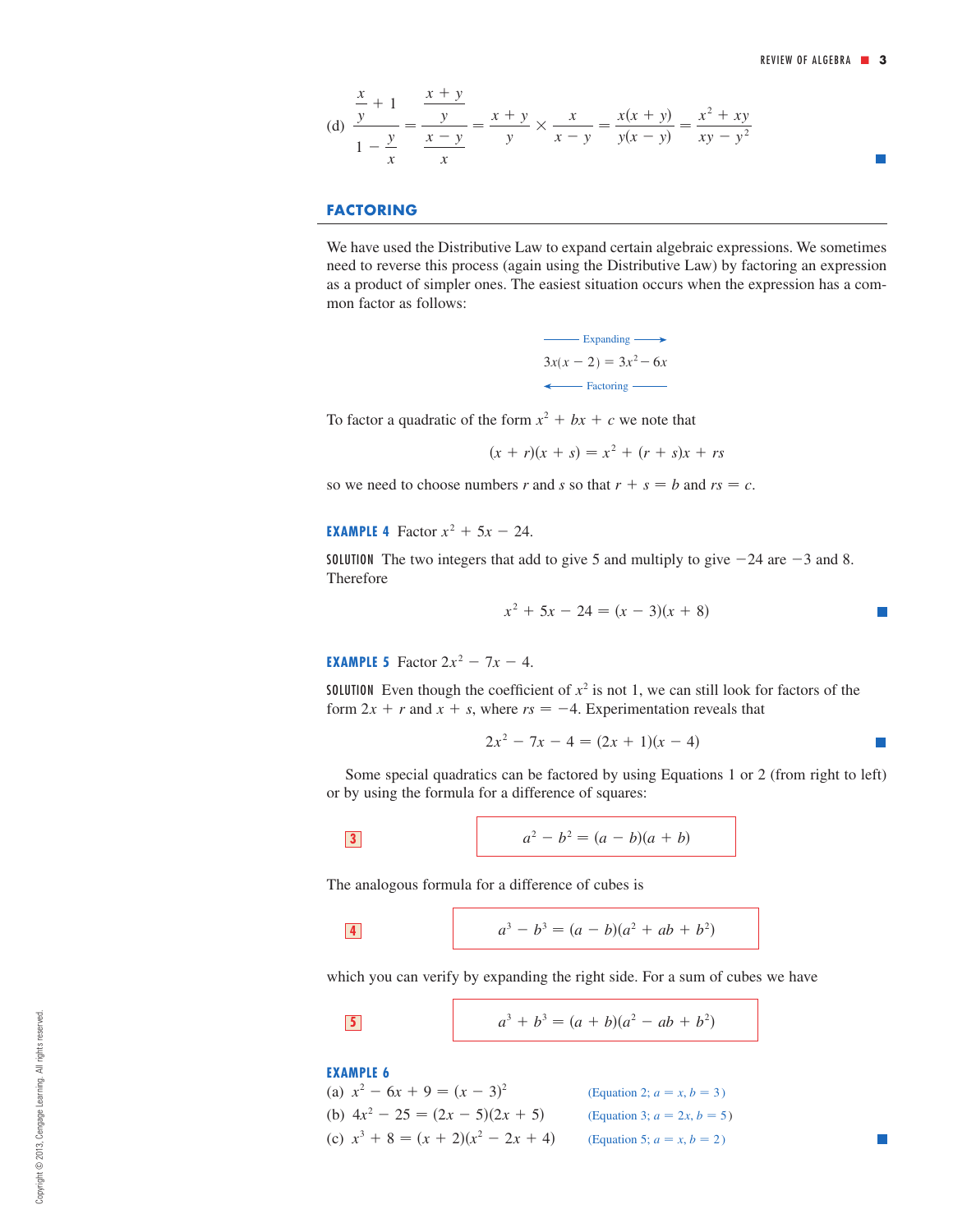**EXAMPLE 7** Simplify 
$$
\frac{x^2 - 16}{x^2 - 2x - 8}.
$$

SOLUTION Factoring numerator and denominator, we have

$$
\frac{x^2 - 16}{x^2 - 2x - 8} = \frac{(x - 4)(x + 4)}{(x - 4)(x + 2)} = \frac{x + 4}{x + 2}
$$

To factor polynomials of degree 3 or more, we sometimes use the following fact.

**6 The Factor Theorem** If P is a polynomial and  $P(b) = 0$ , then  $x - b$  is a factor of  $P(x)$ .

**EXAMPLE 8** Factor  $x^3 - 3x^2 - 10x + 24$ .

**SOLUTION** Let  $P(x) = x^3 - 3x^2 - 10x + 24$ . If  $P(b) = 0$ , where *b* is an integer, then *b* is a factor of 24. Thus, the possibilities for *b* are  $\pm 1$ ,  $\pm 2$ ,  $\pm 3$ ,  $\pm 4$ ,  $\pm 6$ ,  $\pm 8$ ,  $\pm 12$ , and  $\pm 24$ . We find that  $P(1) = 12$ ,  $P(-1) = 30$ ,  $P(2) = 0$ . By the Factor Theorem,  $x - 2$  is a factor. Instead of substituting further, we use long division as follows:

$$
\begin{array}{r}\nx^2 - x - 12 \\
x - 2 \overline{\smash{\big)}\ x^3 - 3x^2 - 10x + 24} \\
\underline{x^3 - 2x^2} \\
-x^2 - 10x \\
\underline{-x^2 + 2x} \\
-12x + 24 \\
\underline{-12x + 24} \\
x^3 - 3x^2 - 10x + 24 = (x - 2)(x^2 - x - 12) \\
\phantom{x^3 - 3x^2 - 10x + 24} = (x - 2)(x^2 - x - 12) \\
\phantom{x^3 - 3x^2 - 10x + 24} = (x - 2)(x + 3)(x - 4)\n\end{array}
$$

#### **COMPLETING THE SQUARE**

Completing the square is a useful technique for graphing parabolas or integrating rational functions. Completing the square means rewriting a quadratic  $ax^2 + bx + c$ in the form  $a(x + p)^2 + q$  and can be accomplished by:

- **1.** Factoring the number  $a$  from the terms involving  $x$ .
- **2.** Adding and subtracting the square of half the coefficient of x.

In general, we have

$$
ax^{2} + bx + c = a\left[x^{2} + \frac{b}{a}x\right] + c
$$
  
=  $a\left[x^{2} + \frac{b}{a}x + \left(\frac{b}{2a}\right)^{2} - \left(\frac{b}{2a}\right)^{2}\right] + c$   
=  $a\left(x + \frac{b}{2a}\right)^{2} + \left(c - \frac{b^{2}}{4a}\right)$ 

**EXAMPLE 9** Rewrite  $x^2 + x + 1$  by completing the square.

**SOLUTION** The square of half the coefficient of x is  $\frac{1}{4}$ . Thus

$$
x^{2} + x + 1 = x^{2} + x + \frac{1}{4} - \frac{1}{4} + 1 = (x + \frac{1}{2})^{2} + \frac{3}{4}
$$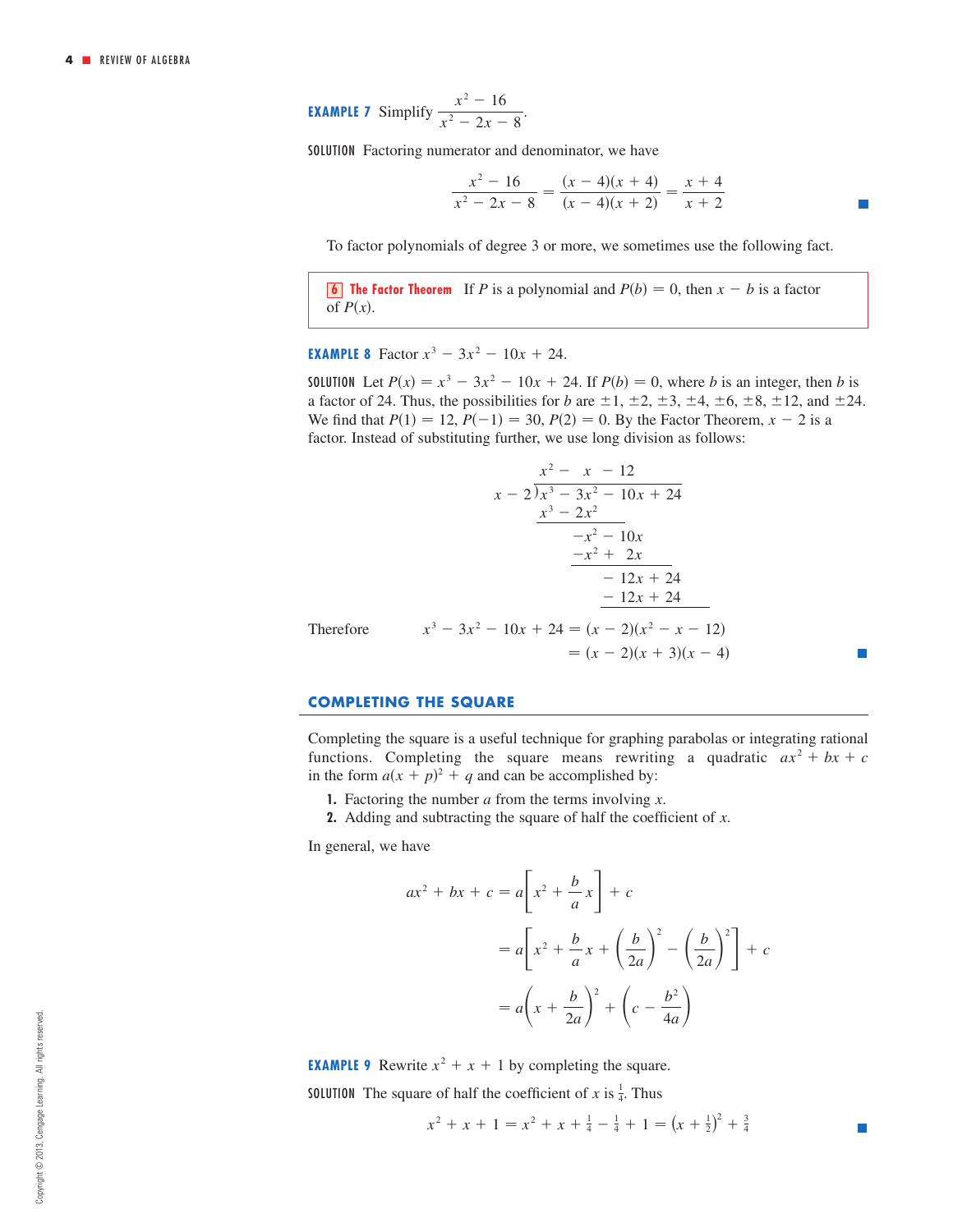$\mathcal{C}^{\mathcal{A}}$ 

**EXAMPLE 10**

$$
2x2 - 12x + 11 = 2[x2 - 6x] + 11 = 2[x2 - 6x + 9 - 9] + 11
$$

$$
= 2[(x - 3)2 - 9] + 11 = 2(x - 3)2 - 7
$$

## **QUADRATIC FORMULA**

By completing the square as above we can obtain the following formula for the roots of a quadratic equation.

**T** The Quadratic Formula The roots of the quadratic equation  $ax^2 + bx + c = 0$  are  $x = \frac{-b \pm \sqrt{b^2 - 4ac}}{2a}$ 

**EXAMPLE 11** Solve the equation  $5x^2 + 3x - 3 = 0$ .

**SOLUTION** With  $a = 5$ ,  $b = 3$ ,  $c = -3$ , the quadratic formula gives the solutions

$$
x = \frac{-3 \pm \sqrt{3^2 - 4(5)(-3)}}{2(5)} = \frac{-3 \pm \sqrt{69}}{10}
$$

The quantity  $b^2 - 4ac$  that appears in the quadratic formula is called the **discriminant**. There are three possibilities:

- **1.** If  $b^2 4ac > 0$ , the equation has two real roots.
- **2.** If  $b^2 4ac = 0$ , the roots are equal.
- **3.** If  $b^2 4ac < 0$ , the equation has no real root. (The roots are complex.)

These three cases correspond to the fact that the number of times the parabola  $y = ax^2 + bx + c$  crosses the *x*-axis is 2, 1, or 0 (see Figure 1). In case (3) the quadratic  $ax^2 + bx + c$  can't be factored and is called **irreducible.** 





**EXAMPLE 12** The quadratic  $x^2 + x + 2$  is irreducible because its discriminant is negative:

$$
b^2 - 4ac = 1^2 - 4(1)(2) = -7 < 0
$$

Therefore, it is impossible to factor  $x^2 + x + 2$ .

Copyright © 2013, Cengage Learning. All rights reserved. Copyright © 2013, Cengage Learning. All rights reserved.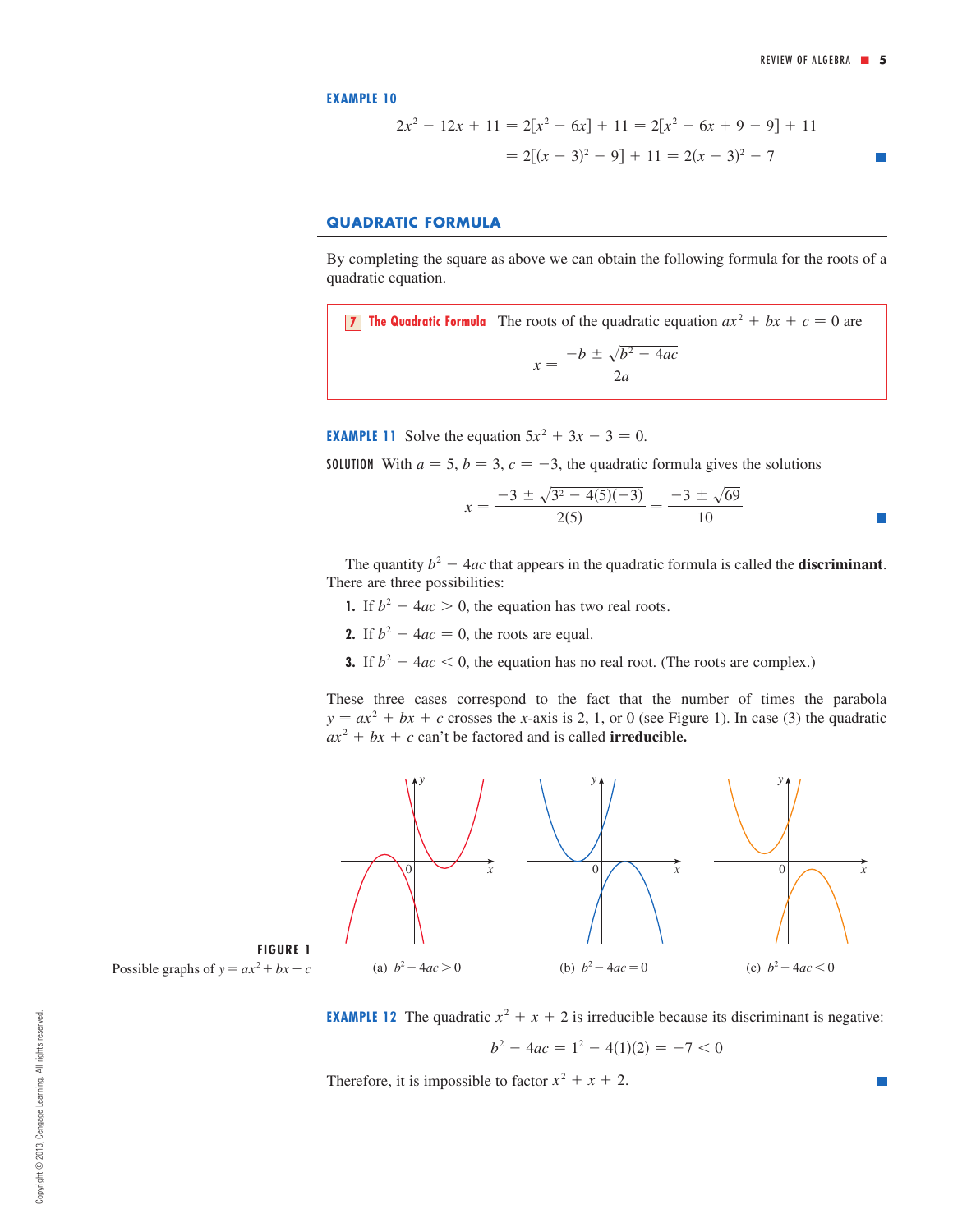## **THE BINOMIAL THEOREM**

Recall the binomial expression from Equation 1:

$$
(a + b)^2 = a^2 + 2ab + b^2
$$

If we multiply both sides by  $(a + b)$  and simplify, we get the binomial expansion

$$
\begin{array}{|c|} \hline \textbf{8} \\ \hline \end{array}
$$

8 
$$
(a+b)^3 = a^3 + 3a^2b + 3ab^2 + b^3
$$

Repeating this procedure, we get

$$
(a + b)4 = a4 + 4a3b + 6a2b2 + 4ab3 + b4
$$

In general, we have the following formula.

9 The Binomial Theorem If *k* is a positive integer, then  
\n
$$
(a + b)^k = a^k + ka^{k-1}b + \frac{k(k-1)}{1 \cdot 2}a^{k-2}b^2 + \frac{k(k-1)(k-2)}{1 \cdot 2 \cdot 3}a^{k-3}b^3 + \cdots + \frac{k(k-1)\cdots(k-n+1)}{1 \cdot 2 \cdot 3 \cdots n}a^{k-n}b^n + \cdots + kab^{k-1} + b^k
$$

**EXAMPLE 13** Expand  $(x - 2)^5$ .

**SOLUTION** Using the Binomial Theorem with  $a = x, b = -2, k = 5$ , we have

$$
(x - 2)^5 = x^5 + 5x^4(-2) + \frac{5 \cdot 4}{1 \cdot 2}x^3(-2)^2 + \frac{5 \cdot 4 \cdot 3}{1 \cdot 2 \cdot 3}x^2(-2)^3 + 5x(-2)^4 + (-2)^5
$$
  
=  $x^5 - 10x^4 + 40x^3 - 80x^2 + 80x - 32$ 

### **RADICALS**

The most commonly occurring radicals are square roots. The symbol  $\sqrt{\ }$  means "the positive square root of." Thus

$$
x = \sqrt{a}
$$
 means  $x^2 = a$  and  $x \ge 0$ 

Since  $a = x^2 \ge 0$ , the symbol  $\sqrt{a}$  makes sense only when  $a \ge 0$ . Here are two rules for working with square roots:

$$
\sqrt{ab} = \sqrt{a}\sqrt{b} \qquad \qquad \sqrt{\frac{a}{b}} = \frac{\sqrt{a}}{\sqrt{b}}
$$

However, there is no similar rule for the square root of a sum. In fact, you should remember to avoid the following common error:

$$
\overline{\oslash}
$$

$$
\sqrt{a+b} = \sqrt{a} + \sqrt{b}
$$

(For instance, take  $a = 9$  and  $b = 16$  to see the error.)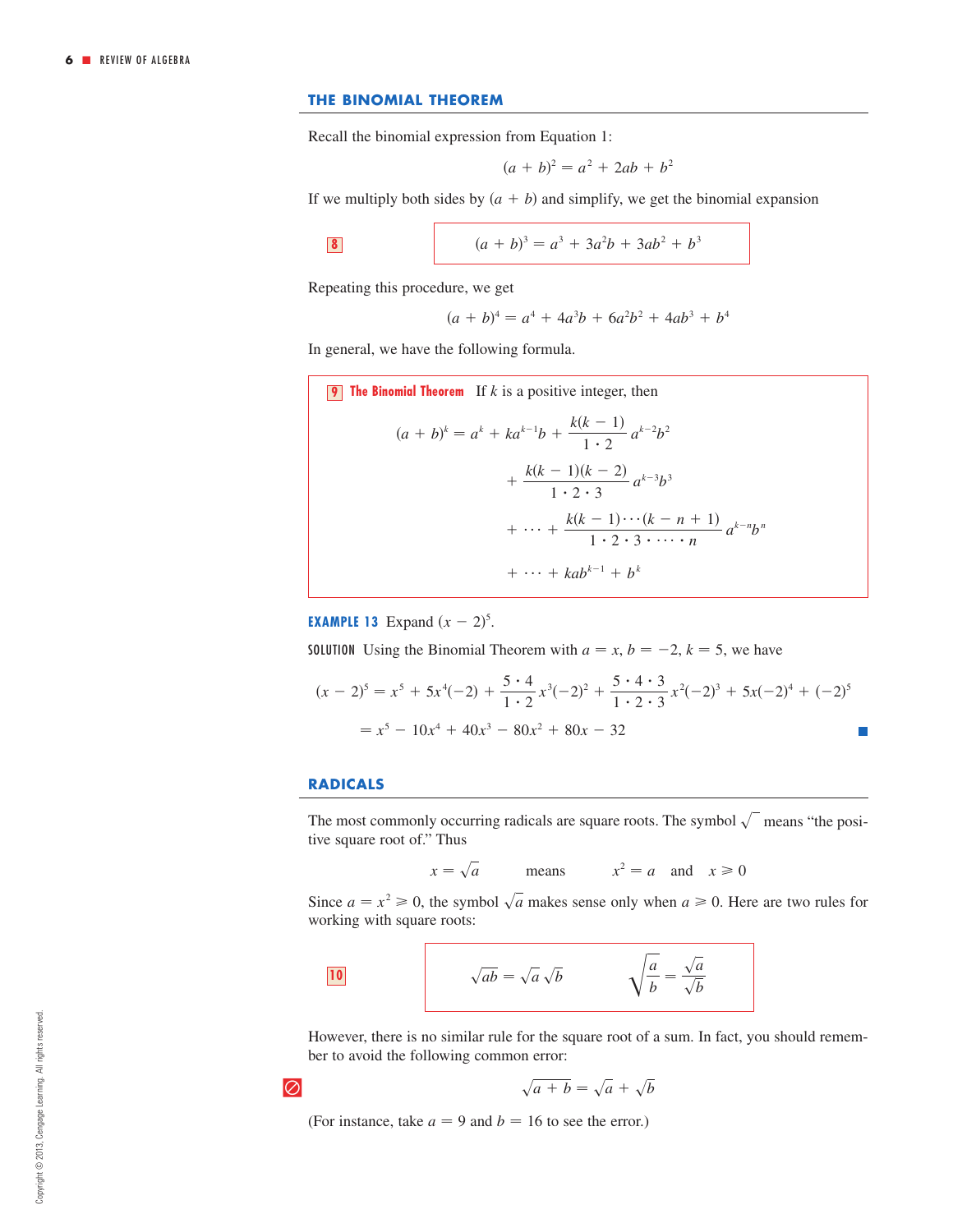П

 $\Box$ 

#### **EXAMPLE 14**

(a) 
$$
\frac{\sqrt{18}}{\sqrt{2}} = \sqrt{\frac{18}{2}} = \sqrt{9} = 3
$$
 (b)  $\sqrt{x^2y} = \sqrt{x^2}\sqrt{y} = |x|\sqrt{y}$ 

Notice that  $\sqrt{x^2} = |x|$  because  $\sqrt{\ }$  indicates the positive square root. (See **[Absolute Value](#page-9-0)**.)

In general, if  $n$  is a positive integer,

means If *n* is even, then  $a \ge 0$  and  $x \ge 0$ .  $x = \sqrt[n]{a}$  means  $x^n = a$ 

Thus  $\sqrt[3]{-8} = -2$  because  $(-2)^3 = -8$ , but  $\sqrt[4]{-8}$  and  $\sqrt[6]{-8}$  are not defined. The following rules are valid:

$$
\sqrt[n]{ab} = \sqrt[n]{a} \sqrt[n]{b} \qquad \qquad \sqrt{\frac{a}{b}} = \frac{\sqrt[n]{a}}{\sqrt[n]{b}}
$$

**EXAMPLE 15**  $\sqrt[3]{x^4} = \sqrt[3]{x^3x} = \sqrt[3]{x^3} \sqrt[3]{x} = x \sqrt[3]{x}$ 

To **rationalize** a numerator or denominator that contains an expression such as  $\sqrt{a} - \sqrt{b}$ , we multiply both the numerator and the denominator by the conjugate radical  $\sqrt{a} + \sqrt{b}$ . Then we can take advantage of the formula for a difference of squares:

$$
(\sqrt{a} - \sqrt{b})(\sqrt{a} + \sqrt{b}) = (\sqrt{a})^2 - (\sqrt{b})^2 = a - b
$$

**EXAMPLE 16** Rationalize the numerator in the expression  $\frac{\sqrt{x+4}-2}{\sqrt{x+4}-2}$ . *x*

SOLUTION We multiply the numerator and the denominator by the conjugate radical  $\sqrt{x+4} + 2$ :

$$
\frac{\sqrt{x+4}-2}{x} = \left(\frac{\sqrt{x+4}-2}{x}\right)\left(\frac{\sqrt{x+4}+2}{\sqrt{x+4}+2}\right) = \frac{(x+4)-4}{x(\sqrt{x+4}+2)}
$$

$$
= \frac{x}{x(\sqrt{x+4}+2)} = \frac{1}{\sqrt{x+4}+2}
$$

### **EXPONENTS**

Let  $a$  be any positive number and let  $n$  be a positive integer. Then, by definition,

**1.**  $a^n = a \cdot a \cdot \cdots \cdot a$ *n* factors **2.**  $a^0 = 1$ **3.**  $a^{-n} = \frac{1}{a^n}$ **4.**  $a^{1/n} = \sqrt[n]{a}$  $a^{m/n} = \sqrt[n]{a^m} = (\sqrt[n]{a})^m$  *m* is any integer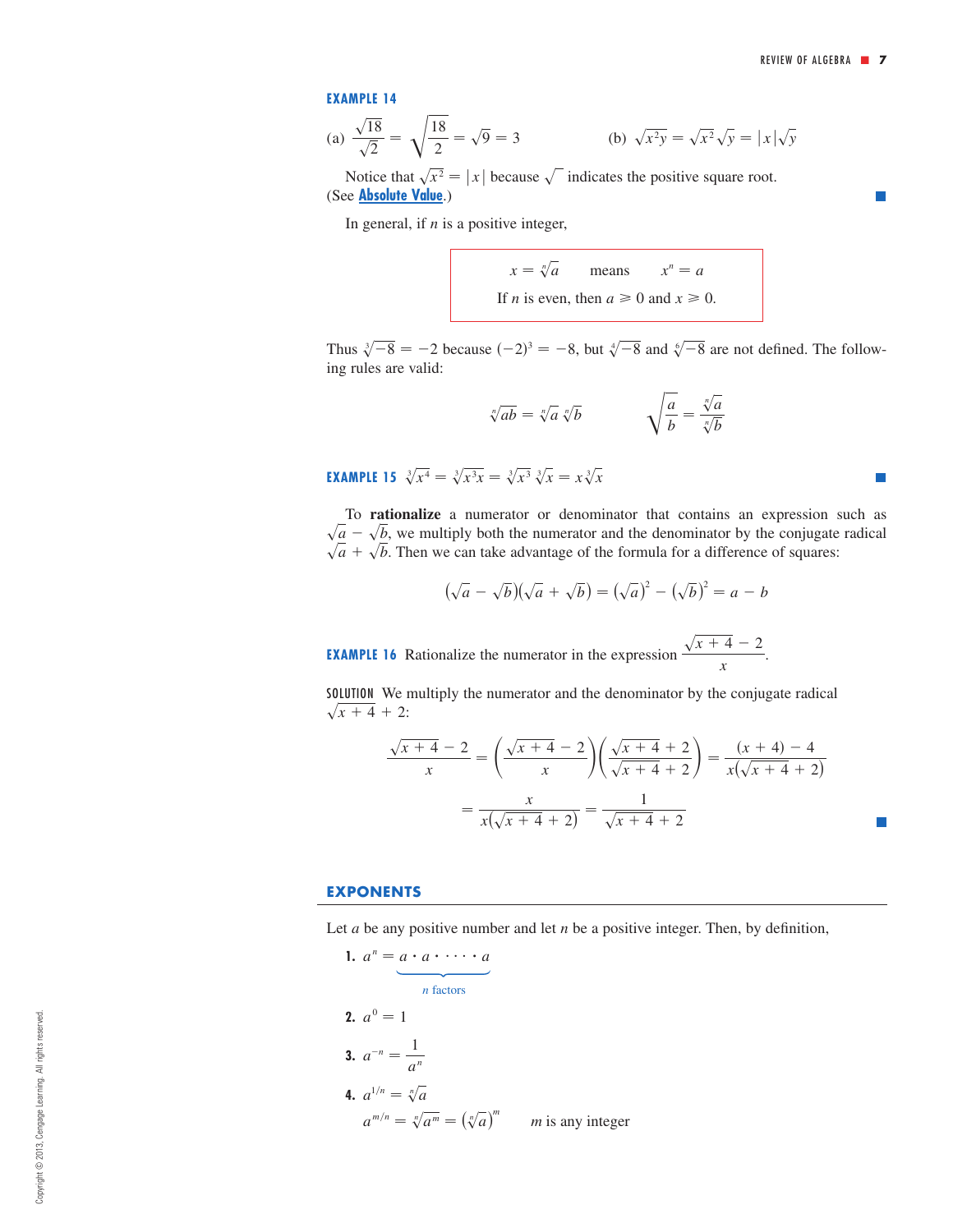**11** *laws of Exponents* Let a and b be positive numbers and let r and s be any rational numbers (that is, ratios of integers). Then

**1.** 
$$
a^r \times a^s = a^{r+s}
$$
 **2.**  $\frac{a^r}{a^s} = a^{r-s}$  **3.**  $(a^r)^s = a^{rs}$   
**4.**  $(ab)^r = a^r b^r$  **5.**  $\left(\frac{a}{b}\right)^r = \frac{a^r}{b^r} \quad b \neq 0$ 

In words, these five laws can be stated as follows:

- **1.** To multiply two powers of the same number, we add the exponents.
- **2.** To divide two powers of the same number, we subtract the exponents.
- **3.** To raise a power to a new power, we multiply the exponents.
- **4.** To raise a product to a power, we raise each factor to the power.
- **5.** To raise a quotient to a power, we raise both numerator and denominator to the power.

### **EXAMPLE 17**

(a) 
$$
2^8 \times 8^2 = 2^8 \times (2^3)^2 = 2^8 \times 2^6 = 2^{14}
$$

(b) 
$$
\frac{x^{-2} - y^{-2}}{x^{-1} + y^{-1}} = \frac{\frac{1}{x^2} - \frac{1}{y^2}}{\frac{1}{x} + \frac{1}{y}} = \frac{\frac{y^2 - x^2}{x^2 y^2}}{\frac{y + x}{xy}} = \frac{y^2 - x^2}{x^2 y^2} \cdot \frac{xy}{y + x}
$$

$$
= \frac{(y - x)(y + x)}{xy(y + x)} = \frac{y - x}{xy}
$$

(c) 
$$
4^{3/2} = \sqrt{4^3} = \sqrt{64} = 8
$$
 Alternative solution:  $4^{3/2} = (\sqrt{4})^3 = 2^3 = 8$   
\n(d)  $\frac{1}{\sqrt[3]{x^4}} = \frac{1}{x^{4/3}} = x^{-4/3}$   
\n(e)  $\left(\frac{x}{y}\right)^3 \left(\frac{y^2 x}{z}\right)^4 = \frac{x^3}{y^3} \cdot \frac{y^8 x^4}{z^4} = x^7 y^5 z^{-4}$ 

**INEQUALITIES**

*x*

When working with inequalities, note the following rules.

**Rules for Inequalities**

- **1.** If  $a < b$ , then  $a + c < b + c$ .
- **2.** If  $a < b$  and  $c < d$ , then  $a + c < b + d$ .
- **3.** If  $a < b$  and  $c > 0$ , then  $ac < bc$ .
- **4.** If  $a < b$  and  $c < 0$ , then  $ac > bc$ .
- **5.** If  $0 < a < b$ , then  $1/a > 1/b$ .

Rule 1 says that we can add any number to both sides of an inequality, and Rule 2 says that two inequalities can be added. However, we have to be careful with multiplication. Rule 3 says that we can multiply both sides of an inequality by a *positive*  | number, but Rule 4 says that *if we multiply both sides of an inequality by a negative number, then we reverse the direction of the inequality.* For example, if we take the inequality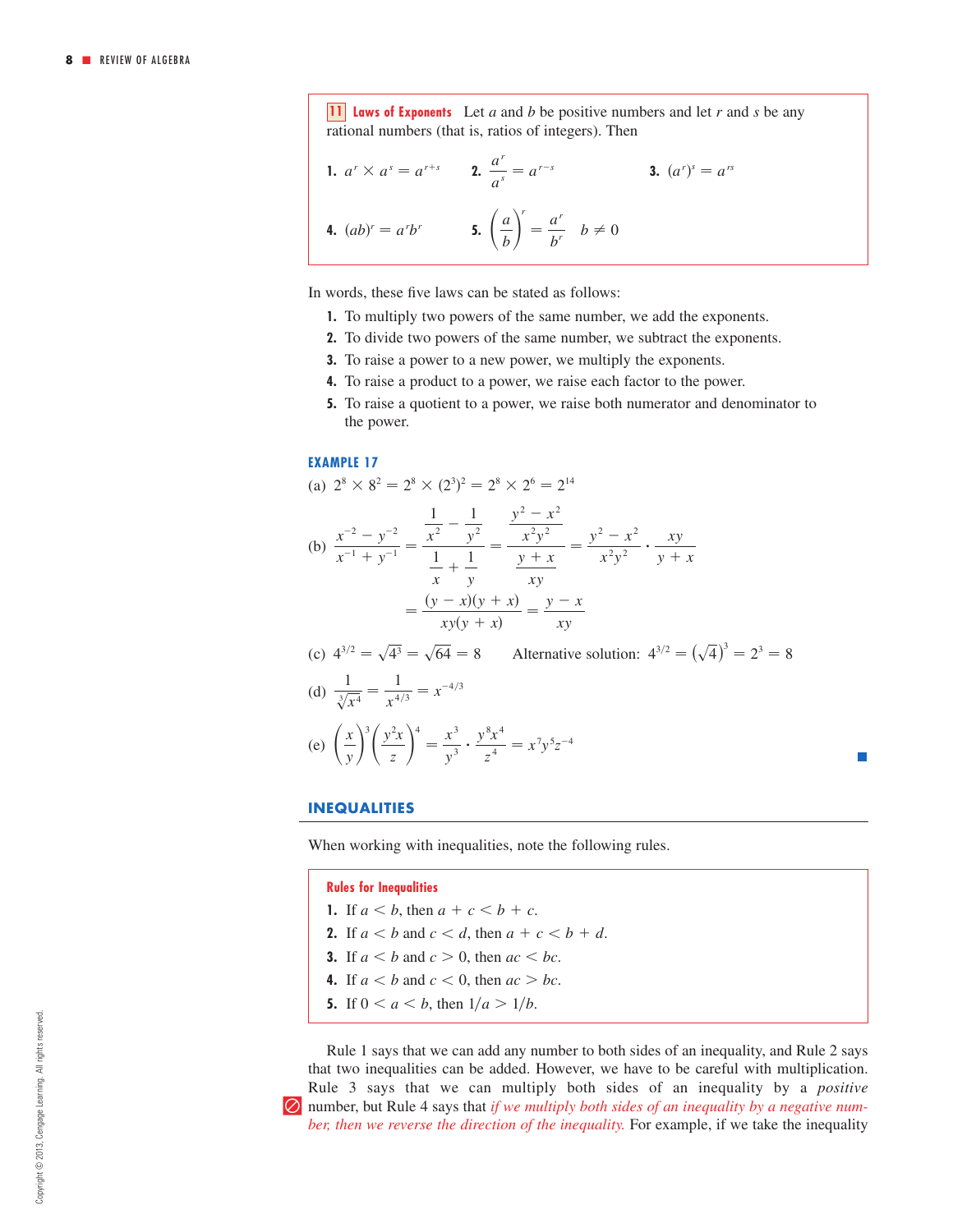$3 < 5$  and multiply by 2, we get  $6 < 10$ , but if we multiply by  $-2$ , we get  $-6 > -10$ . Finally, Rule 5 says that if we take reciprocals, then we reverse the direction of an inequality (provided the numbers are positive).

**EXAMPLE 18** Solve the inequality  $1 + x < 7x + 5$ .

SOLUTION The given inequality is satisfied by some values of  $x$  but not by others. To *solve* an inequality means to determine the set of numbers  $x$  for which the inequality is true. This is called the *solution set.* 

First we subtract 1 from each side of the inequality (using Rule 1 with  $c = -1$ ):

 $x < 7x + 4$ 

Then we subtract 7x from both sides (Rule 1 with  $c = -7x$ ):

$$
-6x<4
$$

Now we divide both sides by  $-6$  (Rule 4 with  $c = -\frac{1}{6}$ ):

 $x > -\frac{4}{6} = -\frac{2}{3}$ 

These steps can all be reversed, so the solution set consists of all numbers greater than  $-\frac{2}{3}$ . In other words, the solution of the inequality is the interval  $\left(-\frac{2}{3}, \infty\right)$ .

**EXAMPLE 19** Solve the inequality  $x^2 - 5x + 6 \le 0$ .

SOLUTION First we factor the left side:

$$
(x-2)(x-3) \leq 0
$$

We know that the corresponding equation  $(x - 2)(x - 3) = 0$  has the solutions 2 and 3. The numbers 2 and 3 divide the real line into three intervals:

> $(-\infty, 2)$  (2, 3)  $(3, \infty)$

On each of these intervals we determine the signs of the factors. For instance,

 $x \in (-\infty, 2) \Rightarrow x < 2 \Rightarrow x - 2 < 0$ 

Then we record these signs in the following chart:

| Interval  | $x-2$ | $x-3$ | $(x-2)(x-3)$ |
|-----------|-------|-------|--------------|
| x < 2     |       |       |              |
| 2 < x < 3 |       |       |              |
| x > 3     |       |       |              |

Another method for obtaining the information in the chart is to use *test values.* For instance, if we use the test value  $x = 1$  for the interval  $(-\infty, 2)$ , then substitution in  $x^2$  – 5*x* + 6 gives

$$
1^2 - 5(1) + 6 = 2
$$

The polynomial  $x^2 - 5x + 6$  doesn't change sign inside any of the three intervals, so we conclude that it is positive on  $(-\infty, 2)$ .

Then we read from the chart that  $(x - 2)(x - 3)$  is negative when  $2 < x < 3$ . Thus, the solution of the inequality  $(x - 2)(x - 3) \le 0$  is

$$
\{x \mid 2 \le x \le 3\} = [2, 3]
$$

■ ■ A visual method for solving Example 19 is to use a graphing device to graph the parabola  $y = x^2 - 5x + 6$  (as in Figure 2) and observe that the curve lies on or below the *x*-axis when  $2 \le x \le 3$ .

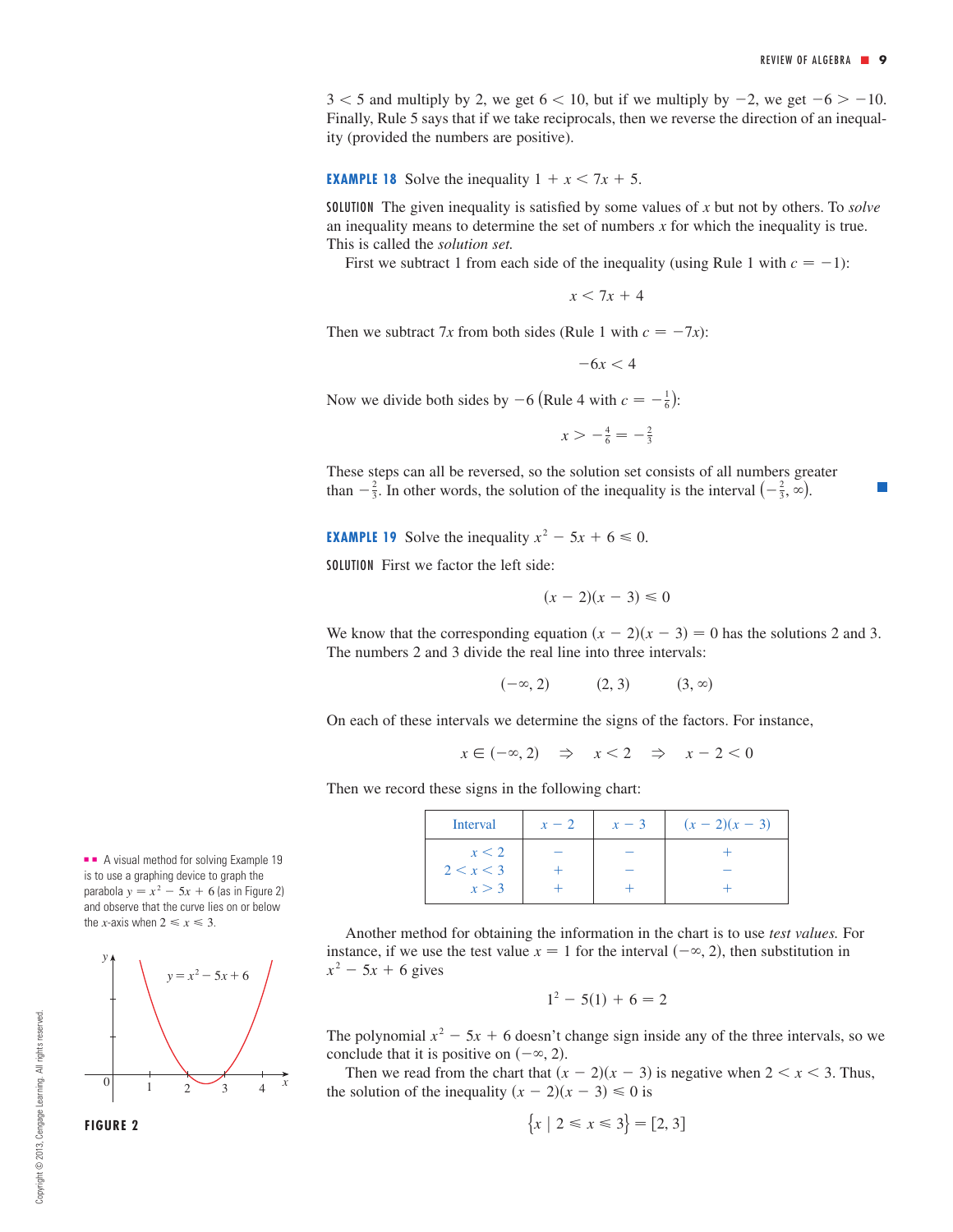<span id="page-9-0"></span>

**FIGURE 3**

Notice that we have included the endpoints 2 and 3 because we are looking for values of  $x$  such that the product is either negative or zero. The solution is illustrated in Figure 3.

## **EXAMPLE 20** Solve  $x^3 + 3x^2 > 4x$ .

SOLUTION First we take all nonzero terms to one side of the inequality sign and factor the resulting expression:

$$
x^3 + 3x^2 - 4x > 0 \qquad \text{or} \qquad x(x - 1)(x + 4) > 0
$$

As in Example 19 we solve the corresponding equation  $x(x - 1)(x + 4) = 0$  and use the solutions  $x = -4$ ,  $x = 0$ , and  $x = 1$  to divide the real line into four intervals  $(-\infty, -4)$ ,  $(-4, 0), (0, 1),$  and  $(1, \infty)$ . On each interval the product keeps a constant sign as shown in the following chart.

| $\mathcal{X}$ | $x-1$ | $x + 4$ | $x(x-1)(x+4)$ |
|---------------|-------|---------|---------------|
|               |       |         |               |
|               |       |         |               |
|               |       |         |               |
|               |       |         |               |
|               |       |         |               |

Then we read from the chart that the solution set is

$$
\{x \mid -4 < x < 0 \text{ or } x > 1\} = (-4, 0) \cup (1, \infty)
$$

The solution is illustrated in Figure 4.

### **ABSOLUTE VALUE**

The **absolute value** of a number a, denoted by  $|a|$ , is the distance from a to 0 on the real number line. Distances are always positive or 0, so we have

$$
|a| \ge 0
$$
 for every number a

For example,

$$
|3| = 3
$$
  $|-3| = 3$   $|0| = 0$   
 $|\sqrt{2} - 1| = \sqrt{2} - 1$   $|3 - \pi| = \pi - 3$ 

In general, we have

 $\blacksquare$  Remember that if  $a$  is negative,

then  $-a$  is positive.

```
|a| = -a if a < 012 |a| = a if a \ge 0
```
**EXAMPLE 21** Express  $|3x - 2|$  without using the absolute-value symbol. **SOLUTION** 

$$
|3x - 2| = \begin{cases} 3x - 2 & \text{if } 3x - 2 \ge 0 \\ -(3x - 2) & \text{if } 3x - 2 < 0 \end{cases}
$$

$$
= \begin{cases} 3x - 2 & \text{if } x \ge \frac{2}{3} \\ 2 - 3x & \text{if } x < \frac{2}{3} \end{cases}
$$

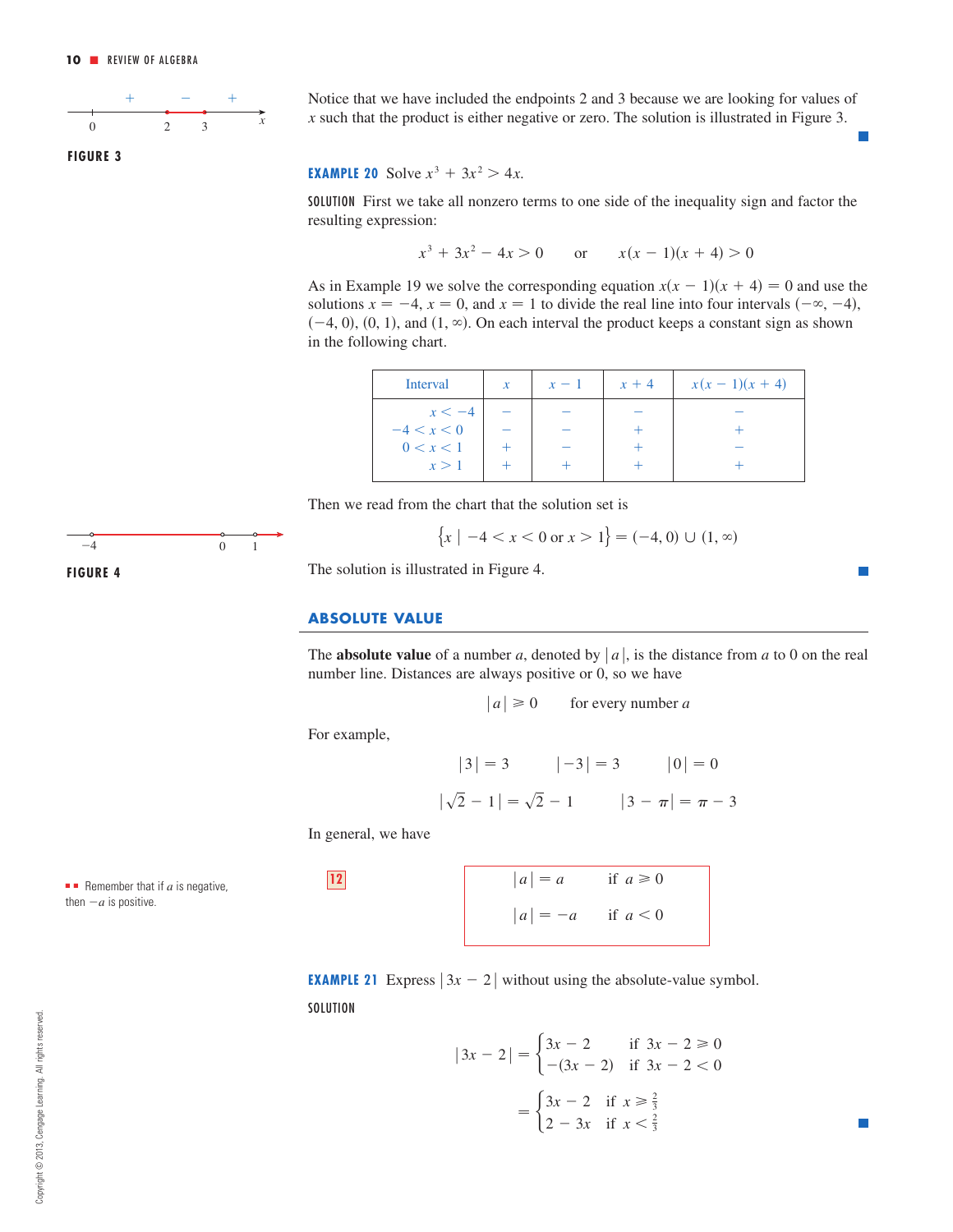Recall that the symbol  $\sqrt{\ }$  means "the positive square root of." Thus,  $\sqrt{r} = s$  $\Box$  means  $s^2 = r$  and  $s \ge 0$ . Therefore, the equation  $\sqrt{a^2} = a$  is not always true. It is true only when  $a \ge 0$ . If  $a < 0$ , then  $-a > 0$ , so we have  $\sqrt{a^2} = -a$ . In view of (12), we then have the equation

$$
\sqrt{a^2} = |a|
$$

which is true for all values of  $a$ .

Hints for the proofs of the following properties are given in the exercises.

**Properties of Absolute Values** Suppose a and b are any real numbers and n is an integer. Then

**1.** 
$$
|ab| = |a||b|
$$
 **2.**  $\left| \frac{a}{b} \right| = \frac{|a|}{|b|}$   $(b \neq 0)$  **3.**  $|a^n| = |a|^n$ 

For solving equations or inequalities involving absolute values, it's often very helpful to use the following statements.

 $a \longrightarrow a$  $|a-b|$ 

Length of a line segment =  $|a-b|$ 

Suppose  $a > 0$ . Then **4.**  $|x| = a$  if and only if  $x = \pm a$ **5.**  $|x| < a$  if and only if  $-a < x < a$ **6.**  $|x| > a$  if and only if  $x > a$  or  $x < -a$ 

For instance, the inequality  $|x| < a$  says that the distance from x to the origin is less than a, and you can see from Figure 5 that this is true if and only if x lies between  $-a$  and a. If  $a$  and  $b$  are any real numbers, then the distance between  $a$  and  $b$  is the abso-

lute value of the difference, namely,  $|a - b|$ , which is also equal to  $|b - a|$ . (See Figure 6.)

**EXAMPLE 22** Solve  $|2x - 5| = 3$ .

**SOLUTION** By Property 4 of absolute values,  $|2x - 5| = 3$  is equivalent to

$$
2x - 5 = 3
$$
 or  $2x - 5 = -3$ 

So  $2x = 8$  or  $2x = 2$ . Thus,  $x = 4$  or  $x = 1$ .

**EXAMPLE 23** Solve  $|x - 5| < 2$ .

**SOLUTION** 1 By Property 5 of absolute values,  $|x-5| < 2$  is equivalent to

 $-2 < x - 5 < 2$ 

Therefore, adding 5 to each side, we have

 $3 < x < 7$ 

and the solution set is the open interval  $(3, 7)$ .

SOLUTION 2 Geometrically, the solution set consists of all numbers  $x$  whose distance from 5 is less than 2. From Figure 7 we see that this is the interval  $(3, 7)$ .



**FIGURE 6**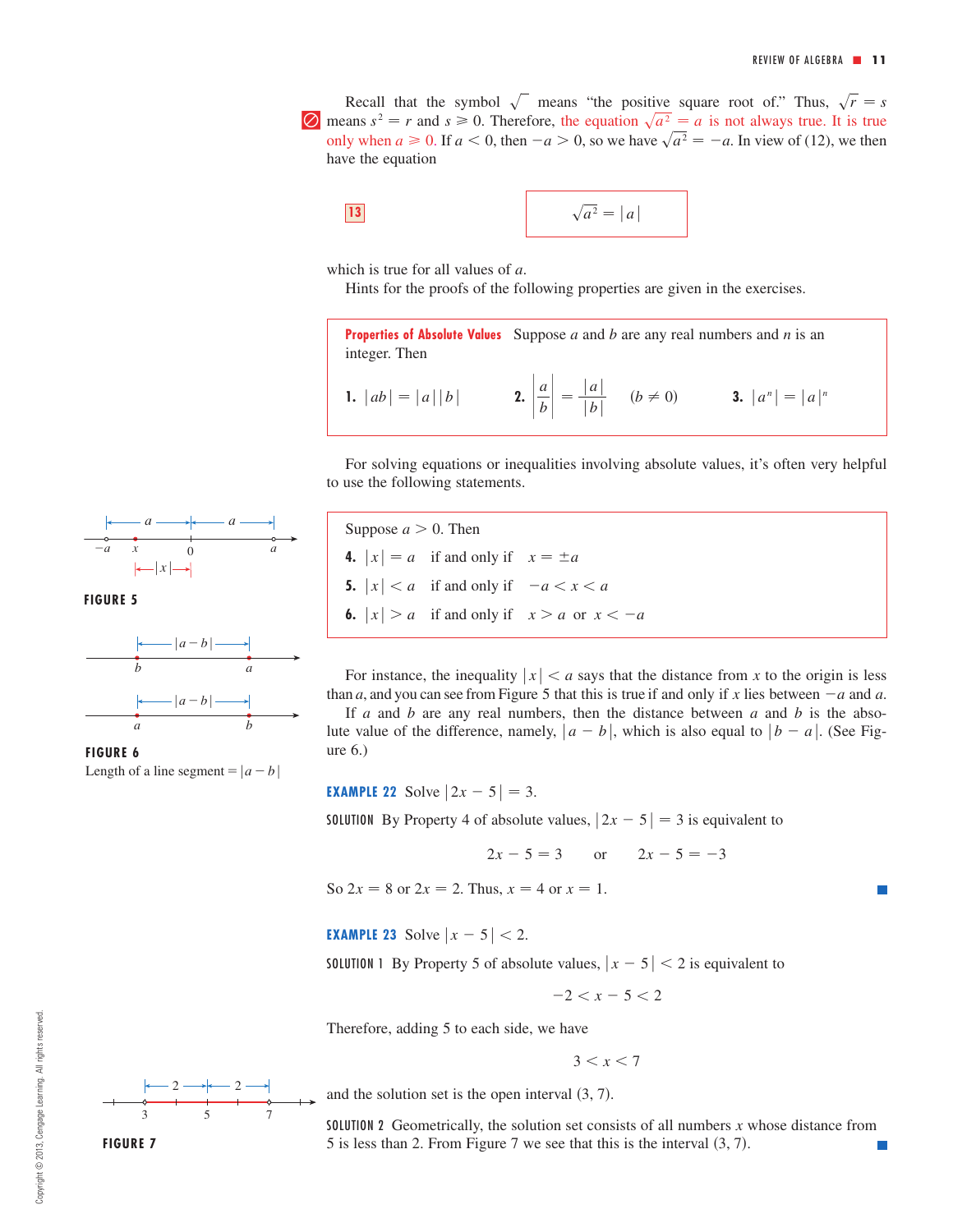**EXAMPLE 24** Solve  $|3x + 2| \ge 4$ .

**SOLUTION** By Properties 4 and 6 of absolute values,  $|3x + 2| \ge 4$  is equivalent to

$$
3x + 2 \ge 4 \qquad \text{or} \qquad 3x + 2 \le -4
$$

In the first case,  $3x \ge 2$ , which gives  $x \ge \frac{2}{3}$ . In the second case,  $3x \le -6$ , which gives  $x \le -2$ . So the solution set is  $3x \ge 2$ , which gives  $x \ge \frac{2}{3}$ . In the second case,  $3x \le -6$ 

$$
\{x \mid x \le -2 \text{ or } x \ge \frac{2}{3}\} = (-\infty, -2] \cup [\frac{2}{3}, \infty)
$$

**EXERCISES**

| A Click here for answers.                                        | <b>S</b> Click here for solutions.                      | 39. $t^3 + 1$                                                           | 40. $4t^2 - 9s^2$                          |
|------------------------------------------------------------------|---------------------------------------------------------|-------------------------------------------------------------------------|--------------------------------------------|
| $1 - 16$ Expand and simplify.                                    |                                                         | 41. $4t^2 - 12t + 9$                                                    | 42. $x^3$ – 27                             |
|                                                                  | <b>2.</b> $-(2x^2y)(-xy^4)$                             | 43. $x^3 + 2x^2 + x$                                                    | 44. $x^3 - 4x^2 + 5x - 2$                  |
| 1. $(-6ab)(0.5ac)$                                               |                                                         | 45. $x^3 + 3x^2 - x - 3$                                                | 46. $x^3 - 2x^2 - 23x + 60$                |
| 3. $2x(x - 5)$                                                   | 4. $(4 - 3x)x$                                          | 47. $x^3 + 5x^2 - 2x - 24$                                              | 48. $x^3 - 3x^2 - 4x + 12$                 |
| 5. $-2(4 - 3a)$                                                  | 6. 8 – $(4 + x)$                                        |                                                                         |                                            |
| 7. $4(x^2 - x + 2) - 5(x^2 - 2x + 1)$                            |                                                         | $49-54$ Simplify the expression.                                        |                                            |
| 8. $5(3t-4) - (t^2 + 2) - 2t(t - 3)$                             |                                                         | 49. $\frac{x^2 + x - 2}{x^2 - 3x + 2}$                                  | <b>50.</b> $\frac{2x^2-3x-2}{x^2-4}$       |
| 9. $(4x - 1)(3x + 7)$                                            | 10. $x(x-1)(x+2)$                                       |                                                                         |                                            |
| 11. $(2x - 1)^2$                                                 | 12. $(2 + 3x)^2$                                        | 51. $\frac{x^2-1}{x^2-9x+8}$                                            | 52. $\frac{x^3 + 5x^2 + 6x}{x^2 - x - 12}$ |
| 13. $v^4(6 - y)(5 + y)$                                          |                                                         |                                                                         |                                            |
| 14. $(t-5)^2$ – 2(t + 3)(8t – 1)                                 |                                                         | 53. $\frac{1}{x+3} + \frac{1}{x^2-9}$                                   |                                            |
| <b>15.</b> $(1 + 2x)(x^2 - 3x + 1)$ <b>16.</b> $(1 + x - x^2)^2$ |                                                         |                                                                         |                                            |
|                                                                  |                                                         | <b>54.</b> $\frac{x}{r^2 + r - 2} - \frac{2}{r^2 - 5r + 4}$             |                                            |
| 17-28 Perform the indicated operations and simplify.             |                                                         |                                                                         |                                            |
| 17. $\frac{2 + 8x}{2}$                                           | 18. $\frac{9b-6}{3b}$                                   | 55-60 Complete the square.                                              |                                            |
|                                                                  |                                                         | 55. $x^2 + 2x + 5$                                                      | 56. $x^2 - 16x + 80$                       |
| 19. $\frac{1}{x+5} + \frac{2}{x-3}$                              | 20. $\frac{1}{r+1} + \frac{1}{r-1}$                     | 57. $x^2 - 5x + 10$                                                     | 58. $x^2 + 3x + 1$                         |
|                                                                  |                                                         | 59. $4x^2 + 4x - 2$                                                     | 60. $3x^2 - 24x + 50$                      |
| <b>21.</b> $u + 1 + \frac{u}{u + 1}$                             | <b>22.</b> $rac{2}{a^2} - \frac{3}{ab} + \frac{4}{b^2}$ |                                                                         |                                            |
| 23. $\frac{x/y}{7}$                                              |                                                         | $61-68$ Solve the equation.                                             |                                            |
|                                                                  | <b>24.</b> $\frac{x}{\sqrt{z}}$                         | 61. $x^2 + 9x - 10 = 0$                                                 | 62. $x^2 - 2x - 8 = 0$                     |
| 25. $\left(\frac{-2r}{s}\right)\left(\frac{s^2}{-6t}\right)$     | <b>26.</b> $\frac{a}{bc} \div \frac{b}{ac}$             | <b>63.</b> $x^2 + 9x - 1 = 0$<br><b>64.</b> $x^2 - 2x - 7 = 0$          |                                            |
|                                                                  |                                                         | 65. $3x^2 + 5x + 1 = 0$                                                 | 66. $2x^2 + 7x + 2 = 0$                    |
|                                                                  |                                                         | 67. $x^3 - 2x + 1 = 0$                                                  | 68. $x^3 + 3x^2 + x - 1 = 0$               |
| 27. $rac{1 + \frac{1}{c - 1}}{1 - \frac{1}{c - 1}}$              | <b>28.</b> 1 + $\frac{1}{1 + \frac{1}{1 + x}}$          |                                                                         |                                            |
|                                                                  |                                                         | <b>69–72</b> • Which of the quadratics are irreducible?                 |                                            |
|                                                                  |                                                         | 69. $2x^2 + 3x + 4$                                                     | <b>70.</b> $2x^2 + 9x + 4$                 |
| <b>29-48</b> Eactor the expression.                              |                                                         | 71. $3x^2 + x - 6$                                                      | 72. $x^2 + 3x + 6$                         |
| <b>29.</b> $2x + 12x^3$                                          | <b>30.</b> $5ab - 8abc$                                 |                                                                         | the contract of the contract of            |
| 31. $x^2 + 7x + 6$                                               | <b>32.</b> $x^2 - x - 6$                                | 73–76 $\blacksquare$ Use the Binomial Theorem to expand the expression. |                                            |
| 33. $x^2 - 2x - 8$                                               | <b>34.</b> $2x^2 + 7x - 4$                              | <b>73.</b> $(a + b)^6$                                                  | <b>74.</b> $(a + b)^7$                     |
| 35. $9x^2 - 36$                                                  | <b>36.</b> $8x^2 + 10x + 3$                             | 75. $(x^2 - 1)^4$                                                       | <b>76.</b> $(3 + x^2)^5$                   |
| 37. $6x^2 - 5x - 6$                                              | <b>38.</b> $x^2 + 10x + 25$                             |                                                                         |                                            |
|                                                                  |                                                         |                                                                         |                                            |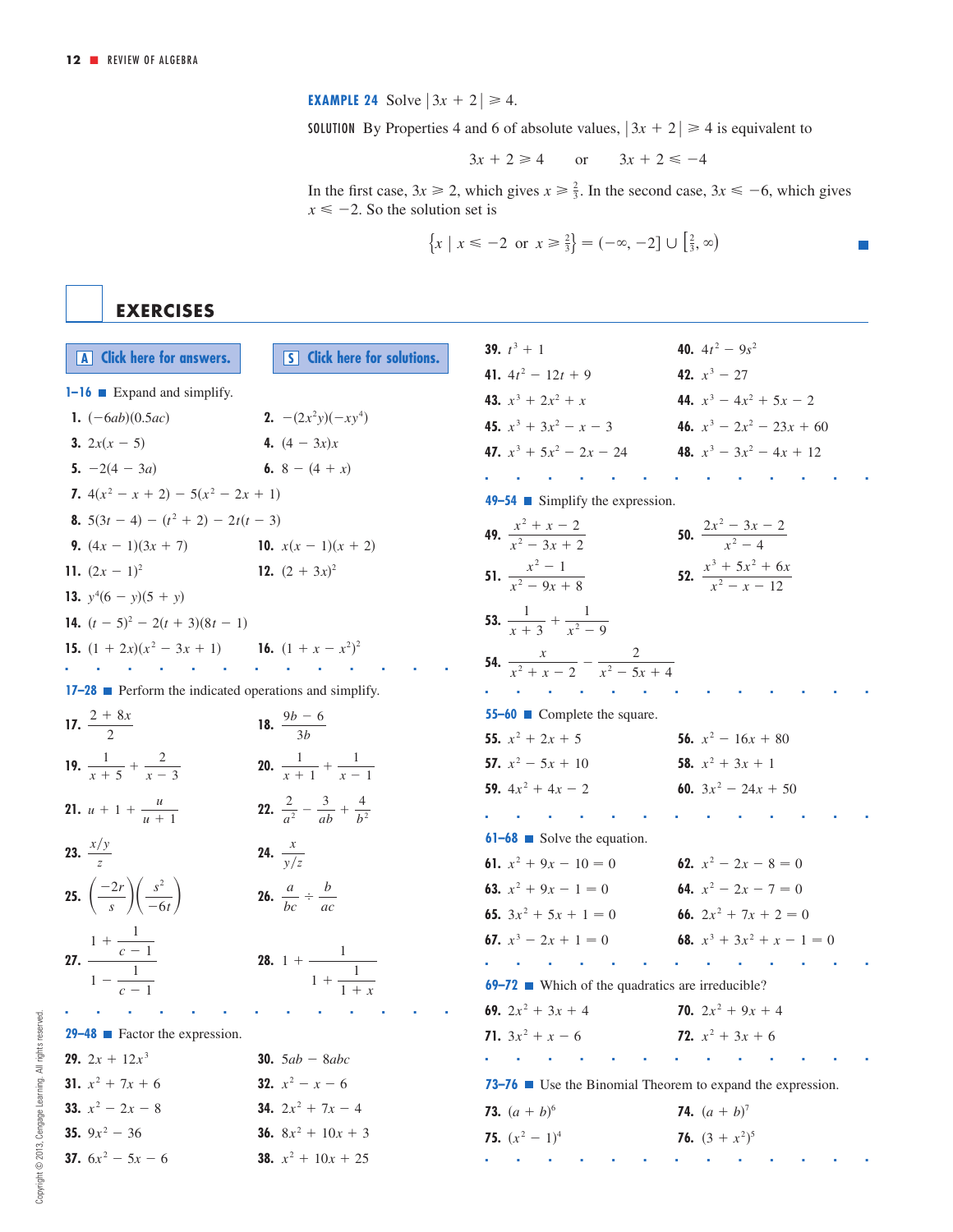**77–82** ■ Simplify the radicals.

**77.** 
$$
\sqrt{32}\sqrt{2}
$$
  
\n**78.**  $\frac{\sqrt[3]{-2}}{\sqrt[3]{54}}$   
\n**79.**  $\frac{\sqrt[4]{32x^4}}{\sqrt[4]{2}}$   
\n**80.**  $\sqrt{xy}\sqrt{x^3y}$   
\n**81.**  $\sqrt{16a^4b^3}$   
\n**82.**  $\frac{\sqrt[5]{96a^6}}{\sqrt[5]{3a}}$ 

**83–100** Use the Laws of Exponents to rewrite and simplify the expression.

| 83. $3^{10} \times 9^8$                                 | 84. $2^{16} \times 4^{10} \times 16^6$            |
|---------------------------------------------------------|---------------------------------------------------|
| <b>85.</b> $\frac{x^9(2x)^4}{x^3}$                      | <b>86.</b> $\frac{a^n \times a^{2n+1}}{a^{n-2}}$  |
| <b>87.</b> $\frac{a^{-3}b^4}{a^{-5}b^5}$                | <b>88.</b> $\frac{x^{-1} + y^{-1}}{(x + y)^{-1}}$ |
| 89. $3^{-1/2}$                                          | 90. $96^{1/5}$                                    |
| 91. $125^{2/3}$                                         | <b>92.</b> $64^{-4/3}$                            |
| <b>93.</b> $(2x^2y^4)^{3/2}$                            | <b>94.</b> $(x^{-5}y^3z^{10})^{-3/5}$             |
| <b>95.</b> $\sqrt[5]{y^6}$                              | <b>96.</b> $(\sqrt[4]{a})^3$                      |
| <b>97.</b> $\frac{1}{(\sqrt{t})^5}$                     | 98. $\frac{\sqrt[8]{x^5}}{\sqrt[4]{x^3}}$         |
| <b>99.</b> $\sqrt[4]{\frac{t^{1/2}\sqrt{st}}{s^{2/3}}}$ | 100. $\sqrt[4]{r^{2n+1}} \times \sqrt[4]{r^{-1}}$ |
|                                                         |                                                   |

**101–108 ■** Rationalize the expression.

101. 
$$
\frac{\sqrt{x} - 3}{x - 9}
$$
  
\n102.  $\frac{(1/\sqrt{x}) - 1}{x - 1}$   
\n103.  $\frac{x\sqrt{x} - 8}{x - 4}$   
\n104.  $\frac{\sqrt{2} + h + \sqrt{2} - h}{h}$   
\n105.  $\frac{2}{3 - \sqrt{5}}$   
\n106.  $\frac{1}{\sqrt{x} - \sqrt{y}}$   
\n107.  $\sqrt{x^2 + 3x + 4} - x$   
\n108.  $\sqrt{x^2 + x} - \sqrt{x^2 - x}$ 

**109–116** ■ State whether or not the equation is true for all values of the variable.

| 109. $\sqrt{x^2} = x$                       | 110. $\sqrt{x^2+4} =  x  + 2$                    |
|---------------------------------------------|--------------------------------------------------|
| 111. $\frac{16 + a}{16} = 1 + \frac{a}{16}$ | 112. $\frac{1}{x^{-1} + y^{-1}} = x + y$         |
| 113. $\frac{x}{x+y} = \frac{1}{1+y}$        | 114. $\frac{2}{4+x} = \frac{1}{2} + \frac{2}{x}$ |
| 115. $(x^3)^4 = x^7$                        |                                                  |
| <b>116.</b> $6 - 4(x + a) = 6 - 4x - 4a$    |                                                  |

■■■■■■■■■■■■■ **117–126** Rewrite the expression without using the absolute value symbol.

| 117. $ 5 - 23 $                | 118. $ \pi - 2 $               |
|--------------------------------|--------------------------------|
| 119. $ \sqrt{5}-5 $            | 120. $ -2 - -3 $               |
| <b>121.</b> $ x-2 $ if $x < 2$ | <b>122.</b> $ x-2 $ if $x > 2$ |
| 123. $ x + 1 $                 | 124. $ 2x-1 $                  |
| 125. $ x^2 + 1 $               | <b>126.</b> $ 1 - 2x^2 $       |
|                                |                                |

**127–142** ■ Solve the inequality in terms of intervals and illustrate the solution set on the real number line.

| 127. $2x + 7 > 3$                                           | 128. $4 - 3x \ge 6$           |
|-------------------------------------------------------------|-------------------------------|
| 129. $1 - x \le 2$                                          | 130. 1 + $5x > 5 - 3x$        |
| 131. $0 \leq 1 - x \leq 1$                                  | 132. $1 < 3x + 4 \le 16$      |
| <b>133.</b> $(x - 1)(x - 2) > 0$ <b>134.</b> $x^2 < 2x + 8$ |                               |
| 135. $x^2 < 3$                                              | 136. $x^2 \ge 5$              |
| 137. $x^3 - x^2 \leq 0$                                     |                               |
| 138 $(x + 1)(x - 2)(x + 3) \ge 0$                           |                               |
| 139. $x^3 > x$                                              | 140. $x^3 + 3x < 4x^2$        |
| 141. $\frac{1}{x}$ < 4                                      | 142. $-3 < \frac{1}{x} \le 1$ |

**143.** The relationship between the Celsius and Fahrenheit temperature scales is given by  $C = \frac{5}{9}(F - 32)$ , where C is the temperature in degrees Celsius and  $F$  is the temperature in degrees Fahrenheit. What interval on the Celsius scale corresponds to the temperature range  $50 \le F \le 95$ ?

■■■■■■■■■■■■■

- **144.** Use the relationship between C and F given in Exercise 143 to find the interval on the Fahrenheit scale corresponding to the temperature range  $20 \le C \le 30$ .
- **145.** As dry air moves upward, it expands and in so doing cools at a rate of about  $1^{\circ}$ C for each 100-m rise, up to about 12 km.
	- (a) If the ground temperature is  $20^{\circ}$ C, write a formula for the temperature at height h.
	- (b) What range of temperature can be expected if a plane takes off and reaches a maximum height of 5 km?
- **146.** If a ball is thrown upward from the top of a building 128 ft high with an initial velocity of 16 ft/s, then the height  $h$  above the ground  $t$  seconds later will be

$$
h = 128 + 16t - 16t^2
$$

During what time interval will the ball be at least 32 ft above the ground?

**147–148** Solve the equation for  $x$ .

| <b>147.</b> $ x+3  =  2x+1 $ <b>148.</b> $ 3x+5  = 1$ |                            |
|-------------------------------------------------------|----------------------------|
|                                                       |                            |
| <b>149–156</b> Solve the inequality.                  |                            |
| 149. $ x  < 3$                                        | 150. $ x  \ge 3$           |
| 151. $ x-4  < 1$                                      | <b>152.</b> $ x-6  < 0.1$  |
| 153. $ x + 5  \ge 2$                                  | 154. $ x + 1  \ge 3$       |
| <b>155.</b> $ 2x - 3  \le 0.4$                        | <b>156.</b> $ 5x - 2  < 6$ |
|                                                       |                            |

- **157.** Solve the inequality  $a(bx c) \geq bc$  for *x*, assuming that *a*, *b*, and c are positive constants.
- **158.** Solve the inequality  $ax + b < c$  for x, assuming that a, b, and are negative constants. *c*
- **159** Prove that  $|ab| = |a||b|$ . [*Hint:* Use Equation 3.]
- **160.** Show that if  $0 < a < b$ , then  $a^2 < b^2$ .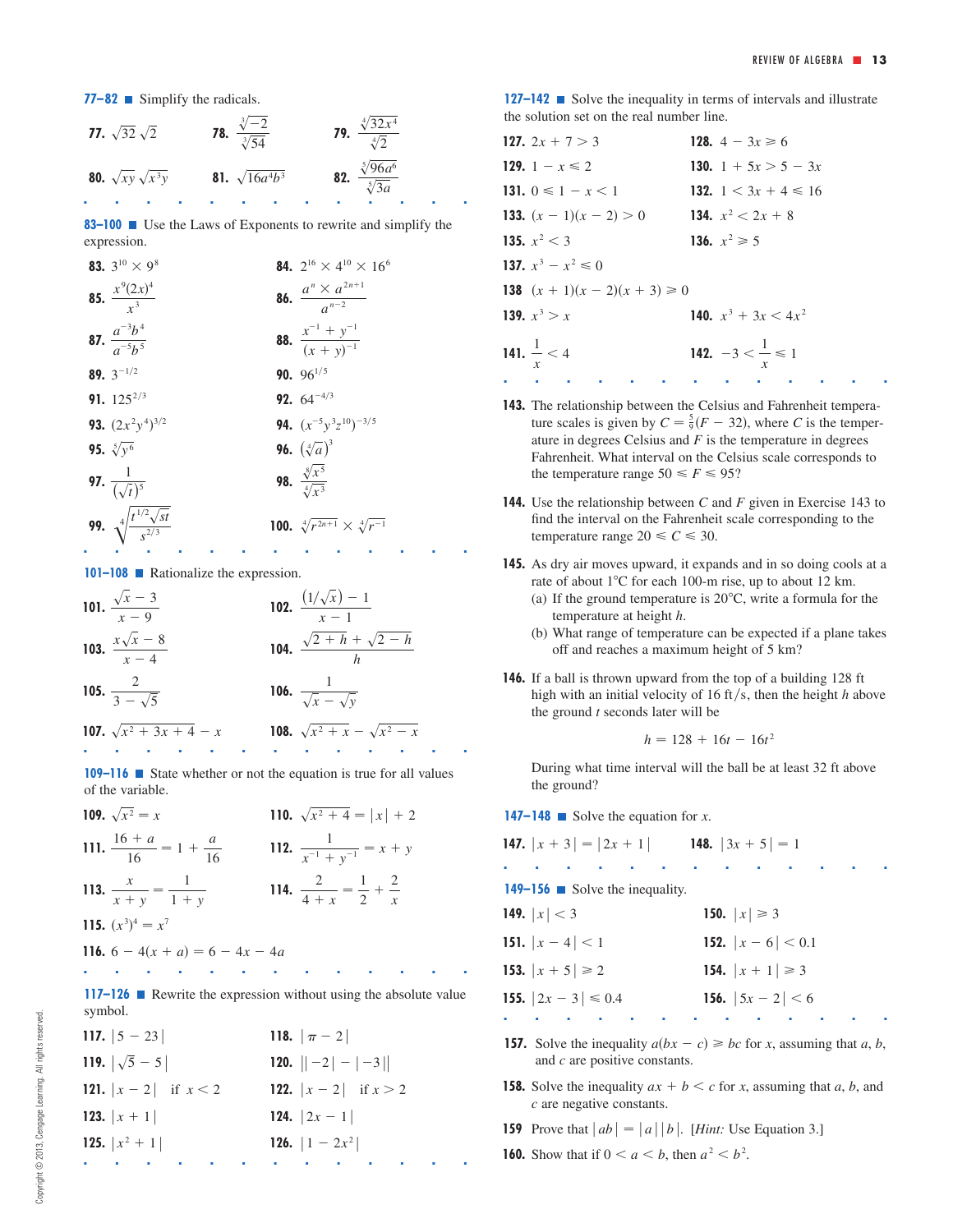## <span id="page-13-0"></span>**ANSWERS**

**S [Click here for solutions.](#page-14-0)**

**1.**  $-3a^2bc$  **2.**  $2x^3y^5$  **3.**  $2x^2 - 10x$  **4.**  $4x - 3x^2$ **5.**  $-8 + 6a$  **6.**  $4 - x$  **7.**  $-x^2 + 6x + 3$ **8.**  $-3t^2 + 21t - 22$  **9.**  $12x^2 + 25x - 7$ **10.**  $x^3 + x^2 - 2x$  **11.**  $4x^2 - 4x + 1$ **12.**  $9x^2 + 12x + 4$  **13.**  $30y^4 + y^5 - y^6$ **14.**  $-15t^2 - 56t + 31$  **15.**  $2x^3 - 5x^2 - x + 1$ **16.**  $x^4 - 2x^3 - x^2 + 2x + 1$  **17.**  $1 + 4x$  **18.**  $3 - 2/b$ **19.**  $\frac{3x+7}{2x-2}$  **20.**  $\frac{2x}{2}$  **21.**  $\frac{u^2+3u+1}{u^2}$ **22.**  $\frac{2b^2 - 3ab + 4a^2}{a}$  **23.**  $\frac{x}{a}$  **24.**  $\frac{zx}{a}$  **25.**  $\frac{rs}{a}$ **26.**  $\frac{a^2}{12}$  **27.**  $\frac{c}{2}$  **28.**  $\frac{3+2x}{2}$  **29.**  $2x(1+6x^2)$ **30.**  $ab(5-8c)$  **31.**  $(x+6)(x+1)$  **32.**  $(x-3)(x+2)$ **33.**  $(x - 4)(x + 2)$  **34.**  $(2x - 1)(x + 4)$ **35.**  $9(x-2)(x+2)$  **36.**  $(4x+3)(2x+1)$ **37.**  $(3x + 2)(2x - 3)$  **38.**  $(x + 5)^2$ **39.**  $(t + 1)(t^2 - t + 1)$  **40.**  $(2t - 3s)(2t + 3s)$ **41.**  $(2t-3)^2$  **42.**  $(x-3)(x^2+3x+9)$ **43.**  $x(x + 1)^2$  **44.**  $(x - 1)^2(x - 2)$ **45.**  $(x - 1)(x + 1)(x + 3)$  **46.**  $(x - 3)(x + 5)(x - 4)$ **47.**  $(x - 2)(x + 3)(x + 4)$  **48.**  $(x - 2)(x - 3)(x + 2)$ **49.**  $\frac{x+2}{x-2}$  **50.**  $\frac{2x+1}{x+2}$  **51.**  $\frac{x+1}{x-8}$  **52.**  $\frac{x(x+2)}{x-4}$ **53.**  $\frac{x-2}{2}$  **54.**  $\frac{x^2-6x-4}{(x-1)(x+2)^2}$ **55.**  $(x + 1)^2 + 4$  **56.**  $(x - 8)^2 + 16$  **57.**  $(x - \frac{5}{2})^2 + \frac{15}{4}$ **58.**  $(x + \frac{3}{2})^2 - \frac{5}{4}$  **59.**  $(2x + 1)^2 - 3$ **60.**  $3(x-4)^2 + 2$  **61.** 1, -10 **62.** -2, 4 **63.**  $\frac{-9 \pm \sqrt{85}}{2}$  **64.**  $1 \pm 2\sqrt{2}$  **65.**  $\frac{-5 \pm \sqrt{13}}{2}$ **66.**  $\frac{-7 \pm \sqrt{33}}{4}$  **67.** 1,  $\frac{-1 \pm \sqrt{5}}{2}$  **68.** -1, -1  $\pm \sqrt{2}$ **69.** Irreducible **70.** Not irreducible **71.** Not irreducible (two real roots) **72.** Irreducible **73.**  $a^6 + 6a^5b + 15a^4b^2 + 20a^3b^3 + 15a^2b^4 + 6ab^5 + b^6$ **74.**  $a^7 + 7a^6b + 21a^5b^2 + 35a^4b^3 + 35a^3b^4$ **75.**  $x^8 - 4x^6 + 6x^4 - 4x^2 + 1$ **76.**  $243 + 405x^2 + 270x^4 + 90x^6 + 15x^8 + x^{10}$ **77.** 8 **78.**  $-\frac{1}{3}$  **79.**  $2|x|$  **80.**  $x^2|y|$ **81.**  $4a^2b\sqrt{b}$  **82.** 2a **83.** 3<sup>26</sup> **84.** 2<sup>60</sup> **85.** 16*x*<sup>10</sup> **86.**  $a^{2n+3}$  **87. 88. 88. 89. 90.**  $2^5\sqrt{3}$  **91.** 25 **92.**  $\frac{1}{256}$  **93. 94.**  $\frac{x^3}{y^{9/5}z^6}$  **95.**  $y^{6/5}$  **96.**  $a^{3/4}$  **97.**  $t^{-5/2}$  **98.**  $\frac{1}{x^{1/8}}$ *y* <sup>9</sup> 5 *z* 6  $2^5\sqrt{3}$  **91.** 25 **92.**  $\frac{1}{256}$  **93.**  $2\sqrt{2}|x|^3y^6$ 1  $\sqrt{3}$  $(x + y)^2$ *xy*  $a^{2n+3}$  **87.**  $\frac{a^2}{b}$  $+ 21a^2b^5 + 7ab^6 + b^7$  $-7 \pm \sqrt{33}$ 4  $\frac{-9 \pm \sqrt{85}}{2}$  **64.** 1 ± 2 $\sqrt{2}$  **65.**  $\frac{-5 \pm \sqrt{2}}{6}$  $(x - 1)(x + 2)(x - 4)$  $x - 2$  $x^2 - 9$  $x + 1$  $x - 8$  $2x + 1$  $x + 2$  $x + 2$  $x - 2$  $2 + x$ *c*  $c - 2$ *a* 2 *b* 2 3*t zx y x yz*  $2b^2 - 3ab + 4a^2$  $a^2b^2$  $u + 1$ 2*x*  $x^2 - 1$  $3x + 7$  $x^2 + 2x - 15$ 

| <b>99.</b> $rac{t^{1/4}}{s^{1/24}}$ <b>100.</b> $r^{n/2}$ <b>101.</b> $rac{1}{\sqrt{x}+3}$ <b>102.</b> $rac{-1}{\sqrt{x}+x}$                                                                                                                                                                                                                                                                                                                                                                                                                                                                                                                                |
|-------------------------------------------------------------------------------------------------------------------------------------------------------------------------------------------------------------------------------------------------------------------------------------------------------------------------------------------------------------------------------------------------------------------------------------------------------------------------------------------------------------------------------------------------------------------------------------------------------------------------------------------------------------|
| <b>103.</b> $rac{x^2 + 4x + 16}{x\sqrt{x} + 8}$ <b>104.</b> $rac{2}{\sqrt{2+h} - \sqrt{2-h}}$                                                                                                                                                                                                                                                                                                                                                                                                                                                                                                                                                               |
| <b>105.</b> $rac{3 + \sqrt{5}}{2}$ <b>106.</b> $rac{\sqrt{x} + \sqrt{y}}{x - y}$ <b>107.</b> $rac{3x + 4}{\sqrt{x^2 + 3x + 4} + x}$                                                                                                                                                                                                                                                                                                                                                                                                                                                                                                                         |
| <b>108.</b> $\frac{2x}{\sqrt{x^2 + x} + \sqrt{x^2 - x}}$ <b>109.</b> False <b>110.</b> False                                                                                                                                                                                                                                                                                                                                                                                                                                                                                                                                                                |
| 112. False 113. False 114. False<br>$111.$ True                                                                                                                                                                                                                                                                                                                                                                                                                                                                                                                                                                                                             |
| <b>115.</b> False <b>116.</b> True <b>117.</b> 18 <b>118.</b> $\pi - 2$                                                                                                                                                                                                                                                                                                                                                                                                                                                                                                                                                                                     |
| 119. $5 - \sqrt{5}$ 120. 1 121. $2 - x$<br>122. $x - 2$                                                                                                                                                                                                                                                                                                                                                                                                                                                                                                                                                                                                     |
| <b>123.</b> $ x + 1  = \begin{cases} x + 1 & \text{if } x \ge -1 \\ -x - 1 & \text{if } x < -1 \end{cases}$                                                                                                                                                                                                                                                                                                                                                                                                                                                                                                                                                 |
|                                                                                                                                                                                                                                                                                                                                                                                                                                                                                                                                                                                                                                                             |
| <b>124.</b> $ 2x - 1  = \begin{cases} 2x - 1 & \text{if } x \ge \frac{1}{2} \\ 1 - 2x & \text{if } x < \frac{1}{2} \end{cases}$                                                                                                                                                                                                                                                                                                                                                                                                                                                                                                                             |
| 125. $x^2 + 1$                                                                                                                                                                                                                                                                                                                                                                                                                                                                                                                                                                                                                                              |
| <b>126.</b> $ 1 - 2x^2 $ = $\begin{cases} 1 - 2x^2 & \text{if } -1/\sqrt{2} \le x \le 1/\sqrt{2} \\ 2x^2 - 1 & \text{if } x < -1/\sqrt{2} \text{ or } x > 1/\sqrt{2} \end{cases}$                                                                                                                                                                                                                                                                                                                                                                                                                                                                           |
| <b>128.</b> $\left(-\infty, -\frac{2}{3}\right]$<br>127. $(-2, \infty)$                                                                                                                                                                                                                                                                                                                                                                                                                                                                                                                                                                                     |
| $\begin{array}{c}\n(-2, \infty) \\ \hline\n\end{array}$<br>$\begin{array}{c c}\n\bullet & \bullet \\ \hline\n-\frac{2}{3} & 0\n\end{array}$                                                                                                                                                                                                                                                                                                                                                                                                                                                                                                                 |
|                                                                                                                                                                                                                                                                                                                                                                                                                                                                                                                                                                                                                                                             |
| 130. $(\frac{1}{2}, \infty)$<br>129. $[-1, \infty)$<br>$\begin{array}{c c}\n\hline\n\end{array}$                                                                                                                                                                                                                                                                                                                                                                                                                                                                                                                                                            |
|                                                                                                                                                                                                                                                                                                                                                                                                                                                                                                                                                                                                                                                             |
| <b>132.</b> $(-1, 4]$<br>131. $(0, 1]$<br>$\begin{array}{c}\n \overline{\phantom{0}} \\  \overline{\phantom{0}} \\  \overline{\phantom{0}} \\  \overline{\phantom{0}} \\  \overline{\phantom{0}} \\  \overline{\phantom{0}} \\  \overline{\phantom{0}} \\  \overline{\phantom{0}} \\  \overline{\phantom{0}} \\  \overline{\phantom{0}} \\  \overline{\phantom{0}} \\  \overline{\phantom{0}} \\  \overline{\phantom{0}} \\  \overline{\phantom{0}} \\  \overline{\phantom{0}} \\  \overline{\phantom{0}} \\  \overline{\phantom{0}} \\  \overline{\phantom{0}} \\  \overline{\phantom{0}} \\  \overline{\phantom{0}} \\  \overline{\phantom{0}} \\  \over$ |
| $\overline{4}$                                                                                                                                                                                                                                                                                                                                                                                                                                                                                                                                                                                                                                              |
| <b>133.</b> $(-\infty, 1) \cup (2, \infty)$<br><b>134.</b> $(-2, 4)$<br>$\begin{array}{c}\n\circ \\ \hline\n1 & 2\n\end{array}$                                                                                                                                                                                                                                                                                                                                                                                                                                                                                                                             |
| $\overrightarrow{-2}$ 0                                                                                                                                                                                                                                                                                                                                                                                                                                                                                                                                                                                                                                     |
| 136. $\left(-\infty, -\sqrt{5}\right] \cup \left[\sqrt{5}, \infty\right)$<br>135. $(-\sqrt{3}, \sqrt{3})$                                                                                                                                                                                                                                                                                                                                                                                                                                                                                                                                                   |
| $-\sqrt{5}$ 0 $\sqrt{5}$<br>$-\sqrt{3}$ 0 $\sqrt{3}$                                                                                                                                                                                                                                                                                                                                                                                                                                                                                                                                                                                                        |
| 138. $[-3, -1] \cup [2, \infty)$<br>137. $(-\infty, 1]$<br>$-3, -1] \cup [2, \infty)$<br>$-3, -1, 0, 2$                                                                                                                                                                                                                                                                                                                                                                                                                                                                                                                                                     |
| $\frac{1}{0}$ 1                                                                                                                                                                                                                                                                                                                                                                                                                                                                                                                                                                                                                                             |
| 139. $(-1, 0) \cup (1, \infty)$<br>140. $(-\infty, 0) \cup (1, 3)$                                                                                                                                                                                                                                                                                                                                                                                                                                                                                                                                                                                          |
| $\begin{array}{c c}\n\circ & \circ & \circ \\ \hline\n0 & 1 & 3\n\end{array}$<br>$\begin{array}{c}\n\bullet \\ \hline\n-1 & 0 & 1\n\end{array}$                                                                                                                                                                                                                                                                                                                                                                                                                                                                                                             |
|                                                                                                                                                                                                                                                                                                                                                                                                                                                                                                                                                                                                                                                             |
| 142. $\left(-\infty, -\frac{1}{3}\right) \cup [1, \infty)$<br>$\left(-\frac{1}{2}, 0\right)$<br>141. $(-\infty, 0) \cup (\frac{1}{4}, \infty)$                                                                                                                                                                                                                                                                                                                                                                                                                                                                                                              |
|                                                                                                                                                                                                                                                                                                                                                                                                                                                                                                                                                                                                                                                             |
| <b>143.</b> [10, 35] <b>144.</b> [68, 86]                                                                                                                                                                                                                                                                                                                                                                                                                                                                                                                                                                                                                   |
| <b>145.</b> (a) $T = 20 - 10h$ , $0 \le h \le 12$ (b) $-30^{\circ}\text{C} \le T \le 20^{\circ}\text{C}$                                                                                                                                                                                                                                                                                                                                                                                                                                                                                                                                                    |
| <b>146.</b> [0, 3] <b>147.</b> 2, $-\frac{4}{3}$ <b>148.</b> $-\frac{4}{3}$ , $-2$ <b>149.</b> (-3, 3)<br><b>150.</b> $(-\infty, -3] \cup [3, \infty)$ <b>151.</b> $(3, 5)$ <b>152.</b> $(5.9, 6.1)$                                                                                                                                                                                                                                                                                                                                                                                                                                                        |
| <b>153.</b> $(-\infty, -7] \cup [-3, \infty)$ <b>154.</b> $(-\infty, -4] \cup [2, \infty)$                                                                                                                                                                                                                                                                                                                                                                                                                                                                                                                                                                  |
| <b>155.</b> [1.3, 1.7] <b>156.</b> $\left(-\frac{4}{5}, \frac{8}{5}\right)$                                                                                                                                                                                                                                                                                                                                                                                                                                                                                                                                                                                 |

**157.**  $x \ge \frac{(a+b)c}{ab}$  **158.**  $x > \frac{c-b}{a}$ *ab*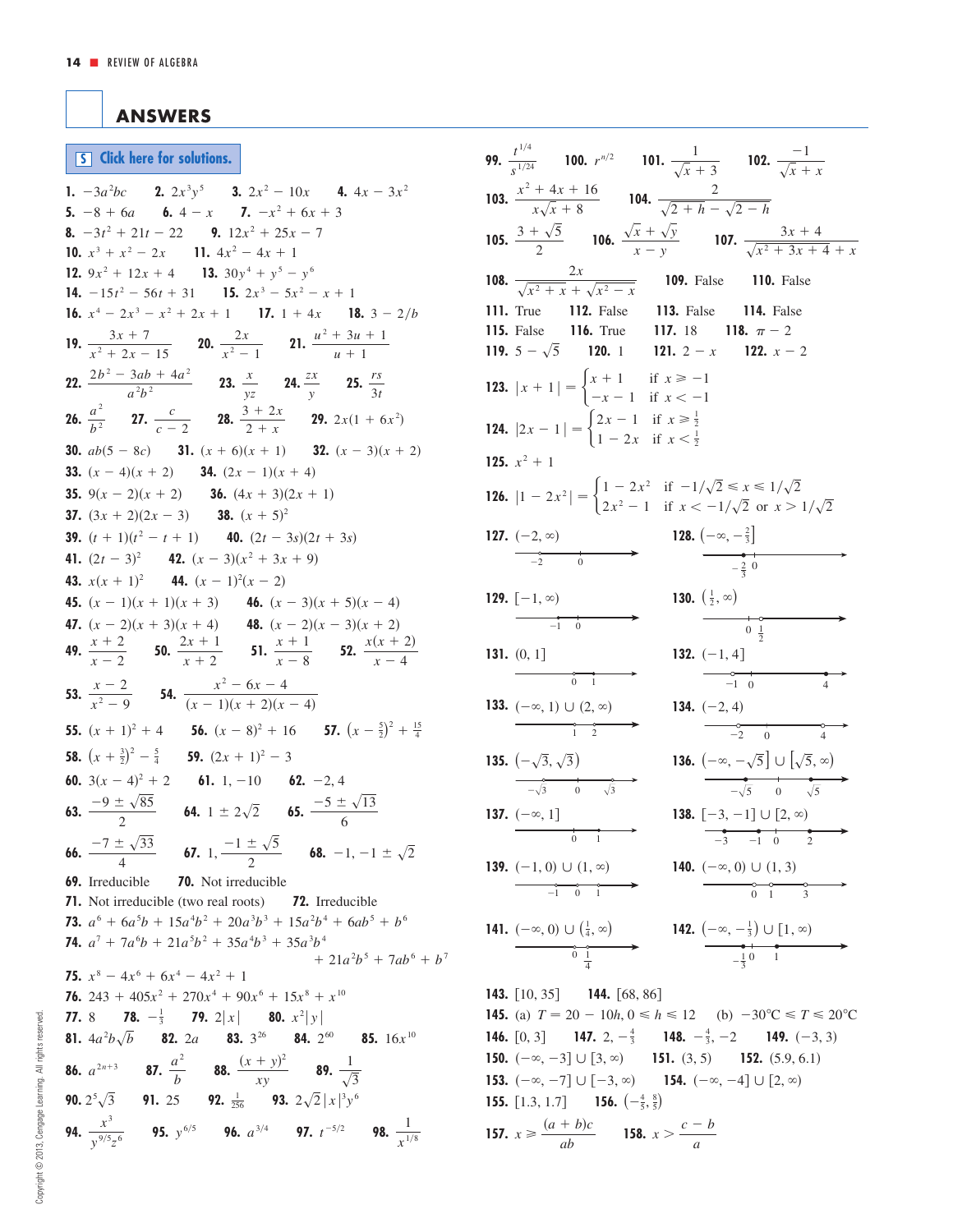## <span id="page-14-0"></span>**SOLUTIONS**

**1.**  $(-6ab)(0.5ac) = (-6)(0.5)(a \cdot abc) = -3a^2bc$ **2.**  $-(2x^2y)(-xy^4) = 2x^2xyy^4 = 2x^3y^5$ **3.**  $2x(x-5) = 2x \cdot x - 2x \cdot 5 = 2x^2 - 10x$ **4.**  $(4-3x)x = 4 \cdot x - 3x \cdot x = 4x - 3x^2$ **5.**  $-2(4-3a) = -2 \cdot 4 + 2 \cdot 3a = -8 + 6a$ **6.**  $8 - (4 + x) = 8 - 4 - x = 4 - x$ **7.**  $4(x^{2} - x + 2) - 5(x^{2} - 2x + 1) = 4x^{2} - 4x + 8 - 5x^{2} - 5(-2x) - 5$  $= 4x^2 - 5x^2 - 4x + 10x + 8 - 5 = -x^2 + 6x + 3$ **8.**  $5(3t-4)-(t^2+2)-2t(t-3)=15t-20-t^2-2-2t^2+6t$  $= (-1 - 2)t<sup>2</sup> + (15 + 6)t - 20 - 2 = -3t<sup>2</sup> + 21t - 22$ **9.**  $(4x-1)(3x+7) = 4x(3x+7) - (3x+7) = 12x^2 + 28x - 3x - 7 = 12x^2 + 25x - 7$ **10.**  $x(x-1)(x+2) = (x^2-x)(x+2) = x^2(x+2) - x(x+2) = x^3 + 2x^2 - x^2 - 2x$  $= x^3 + x^2 - 2x$ **11.**  $(2x-1)^2 = (2x)^2 - 2(2x)(1) + 1^2 = 4x^2 - 4x + 1$ **12.**  $(2+3x)^2 = 2^2 + 2(2)(3x) + (3x)^2 = 9x^2 + 12x + 4$ **13.**  $y^4(6-y)(5+y) = y^4[6(5+y) - y(5+y)] = y^4(30+6y-5y-y^2)$  $= y^4(30 + y - y^2) = 30y^4 + y^5 - y^6$ **14.**  $(t-5)^2 - 2(t+3)(8t-1) = t^2 - 2(5t) + 5^2 - 2(8t^2 - t + 24t - 3)$  $= t^2 - 10t + 25 - 16t^2 + 2t - 48t + 6 = -15t^2 - 56t + 31$ **15.**  $(1+2x)(x^2-3x+1)=1(x^2-3x+1)+2x(x^2-3x+1)=x^2-3x+1+2x^3-6x^2+2x$  $= 2x^3 - 5x^2 - x + 1$ **16.**  $(1+x-x^2)^2 = (1+x-x^2)(1+x-x^2) = 1(1+x-x^2) + x(1+x-x^2) - x^2(1+x-x^2)$  $=1+x-x^2+x+x^2-x^3-x^2-x^3+x^4=x^4-2x^3-x^2+2x+1$ **17.**  $\frac{2+8x}{2} = \frac{2}{2} + \frac{8x}{2} = 1 + 4x$ **18.**  $\frac{9b-6}{3b} = \frac{9b}{3b} - \frac{6}{3b} = 3 - \frac{2}{b}$ **19.**  $\frac{1}{x+5} + \frac{2}{x-3} = \frac{(1)(x-3) + 2(x+5)}{(x+5)(x-3)} = \frac{x-3+2x+10}{(x+5)(x-3)} = \frac{3x+7}{x^2+2x-15}$ **20.**  $\frac{1}{x+1} + \frac{1}{x-1} = \frac{1(x-1) + 1(x+1)}{(x+1)(x-1)} = \frac{x-1+x+1}{x^2-1} = \frac{2x}{x^2-1}$ **21.**  $u + 1 + \frac{u}{u+1} = \frac{(u+1)(u+1) + u}{u+1} = \frac{u^2 + 2u + 1 + u}{u+1} = \frac{u^2 + 3u + 1}{u+1}$ **22.**  $\frac{2}{a^2} - \frac{3}{ab} + \frac{4}{b^2} = \frac{2b^2}{a^2b^2} - \frac{3ab}{a^2b^2} + \frac{4a^2}{a^2b^2} = \frac{2b^2 - 3ab + 4a^2}{a^2b^2}$ **23.**  $\frac{x/y}{z} = \frac{x/y}{z/1} = \frac{1}{z} \cdot \frac{x}{y} = \frac{x}{yz}$ **24.**  $\frac{x}{y/z} = \frac{x/1}{y/z} = \frac{z}{y}$ .  $\frac{x}{1} = \frac{zx}{y}$ **26.**  $\frac{a}{bc} \div$  $\frac{b}{ac} = \frac{a}{bc} \times \frac{ac}{b} = \frac{a^2c}{b^2c} = \frac{a^2}{b^2}$ **25.**  $\left(\frac{-2r}{s}\right)$  $\bigwedge$   $s^2$  $-6t$  $= \frac{-2rs^2}{-6st} = \frac{rs}{3t}$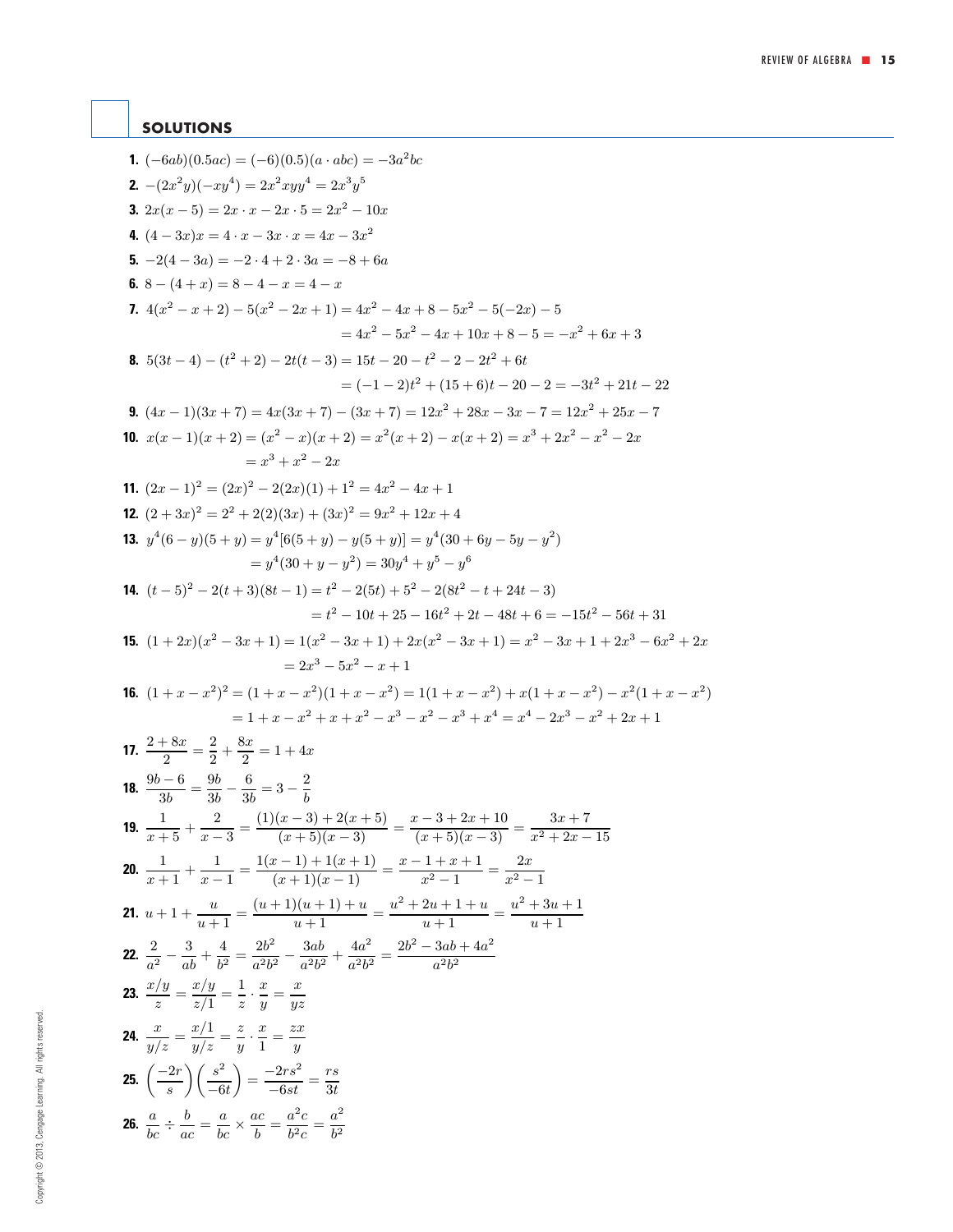27. 
$$
\frac{1+\frac{1}{c-1}}{1-\frac{1}{c-1}} = \frac{\frac{c-1}{c-1-1}}{c-1-1} = \frac{\frac{c}{c-1}}{c-2} = \frac{c-1}{c-2} \cdot \frac{c}{c-1} = \frac{c}{c-2}
$$
\n28. 
$$
1 + \frac{1}{1+\frac{1}{c}} = 1 + \frac{1}{\frac{1+x+1}{c}} = 1 + \frac{1+x}{2+x} = \frac{2+x+1+x}{2+x} = \frac{3+2x}{2+x}
$$
\n29. 
$$
2x + 12x^3 = 2x \cdot 1 + 2x \cdot 6x^2 = 2x(1+6x^2)
$$
\n30. 
$$
5ab - 8abc = ab \cdot 5 - ab \cdot 8c = ab(5 - 8c)
$$
\n31. The two integers that add to give 7 and multiply to give 6 are 6 and 1. Therefore  $x^2 + 7x + 6 = (x+6)(x+1)$ .\n\n32. The two integers that add to give -1 and multiply to give -6 are -3 and 2.\n\nTherefore  $x^2 - 2x - 6 = (x-3)(x+2)$ .\n\n33. The two integers that add to give  $-2$  and multiply to give  $-8$  are  $-4$  and 2.\n\nTherefore  $x^2 - 2x - 8 = (x-4)(x+2)$ .\n\n34. 
$$
2x^2 + 7x - 4 = (2x-1)(x+4)
$$
\n\n35. 
$$
9x^2 - 36 = 9(x^2 - 4) = 9(x-2)(x+2)
$$
 [Equation 3 with  $a = x, b = 2$ ]\n\n36. 
$$
8x^2 + 10x + 3 = (4x+3)(2x+1)
$$
\n\n37. 
$$
6x^2 - 5x - 6 = (3x+2)(2x-3)
$$
\n\n38. 
$$
x^2 + 10x + 25 = (x+5)^2
$$
 [Equation 1 with  $a - x, b = 5$ ]\n\n39. 
$$
t^3 + 1 = (t+1)(t^2 - t+1)
$$
 [Equation 5 with  $a = t, b = 1$ ]\n\n40. 
$$
4t^2 - 9s^2 = (2t)^2 - (
$$

**44.** Let  $p(x) = x^3 - 4x^2 + 5x - 2$ , and notice that  $p(1) = 0$ , so by the Factor Theorem,  $(x - 1)$  is a factor. Use long division (as in Example 8):

$$
\begin{array}{r} x^2 - 3x + 2 \\ x - 1 \overline{\smash)x^3 - 4x^2 + 5x - 2} \\ \underline{x^3 - x^2} \\ -3x^2 + 5x \\ \underline{-3x^2 + 3x} \\ 2x - 2 \\ \underline{2x - 2} \end{array}
$$

Therefore  $x^3 - 4x^2 + 5x - 2 = (x - 1)(x^2 - 3x + 2) = (x - 1)(x - 2)(x - 1) = (x - 1)^2(x - 2)$ .

**45.** Let  $p(x) = x^3 + 3x^2 - x - 3$ , and notice that  $p(1) = 0$ , so by the Factor Theorem,  $(x - 1)$  is a factor. Use long division (as in Example 8):

$$
\begin{array}{r} x^2 + 4x + 3 \\ x - 1 \overline{\smash)x^3 + 3x^2 - x - 3} \\ \underline{x^3 - x^2} \\ 4x^2 - x \\ \underline{4x^2 - 4x} \\ 3x - 3 \\ \underline{3x - 3} \\ 3x - 3 \\ \end{array}
$$

Therefore  $x^3 + 3x^2 - x - 3 = (x - 1)(x^2 + 4x + 3) = (x - 1)(x + 1)(x + 3)$ .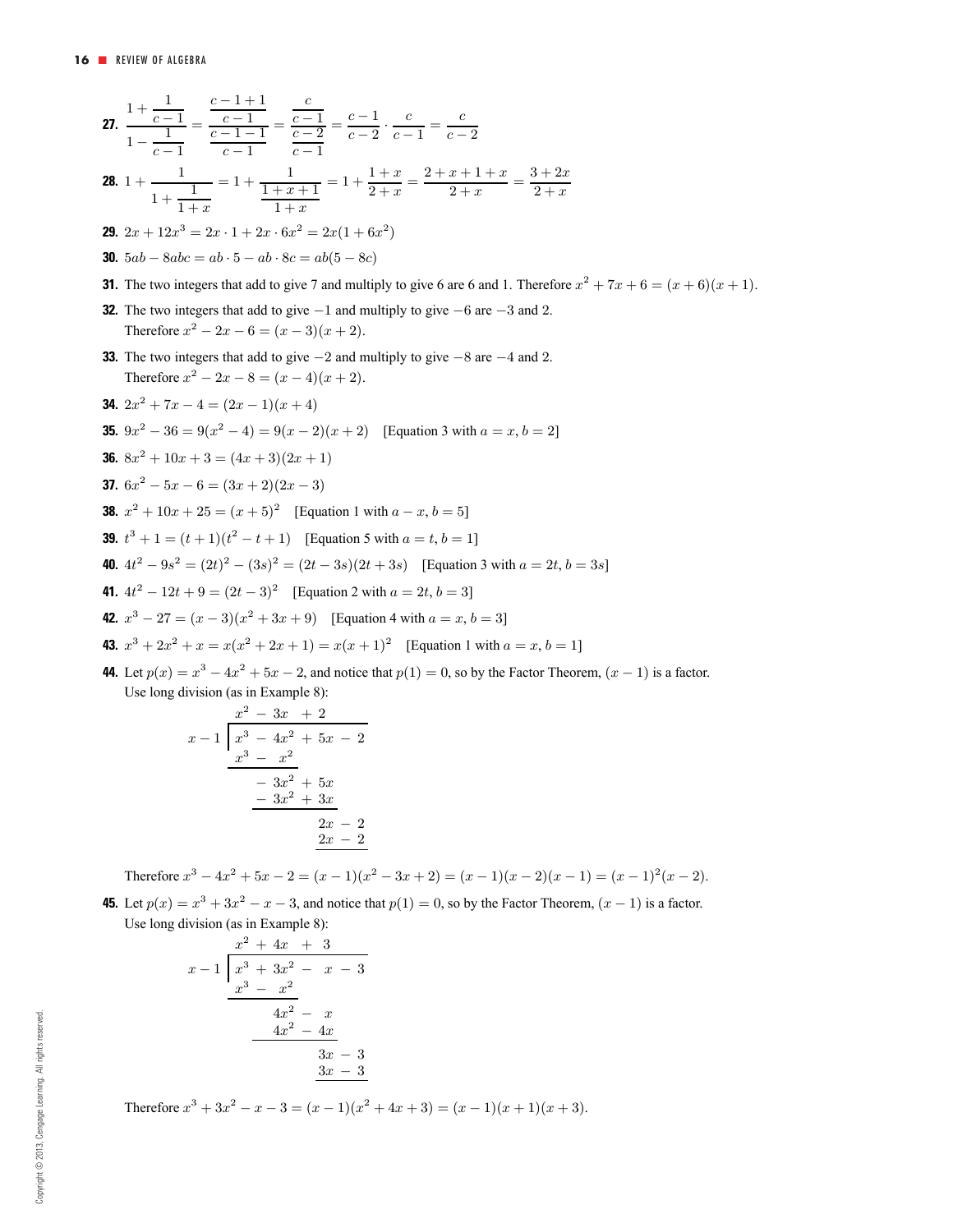**46.** Let  $p(x) = x^3 - 2x^2 - 23x + 60$ , and notice that  $p(3) = 0$ , so by the Factor Theorem,  $(x - 3)$  is a factor. Use long division (as in Example 8):

$$
\begin{array}{r} x^2 + x - 20 \\ x - 3 \overline{\smash)x^3 - 2x^2 - 23x + 60} \\ \underline{x^3 - 3x^2} \\ x^2 - 23x \\ \underline{x^2 - 3x} \\ -20x + 60 \\ \underline{-20x + 60} \end{array}
$$

Therefore  $x^3 - 2x^2 - 23x + 60 = (x - 3)(x^2 + x - 20) = (x - 3)(x + 5)(x - 4)$ .

**47.** Let  $p(x) = x^3 + 5x^2 - 2x - 24$ , and notice that  $p(2) = 2^3 + 5(2)^2 - 2(2) - 24 = 0$ , so by the Factor Theorem,  $(x - 2)$  is a factor. Use long division (as in Example 8):

$$
\begin{array}{r} x^2 + 7x + 12 \\ x - 2 \overline{\smash{\big)}\ x^3 + 5x^2 - 2x - 24} \\ \underline{x^3 - 2x^2} \\ 7x^2 - 2x \\ \underline{7x^2 - 14x} \\ 12x - 24 \\ \underline{12x - 24} \end{array}
$$

Therefore  $x^3 + 5x^2 - 2x - 24 = (x - 2)(x^2 + 7x + 12) = (x - 2)(x + 3)(x + 4)$ .

**48.** Let  $p(x) = x^3 - 3x^2 - 4x + 12$ , and notice that  $p(2) = 0$ , so by the Factor Theorem,  $(x - 2)$  is a factor. Use long division (as in Example 8):

$$
\begin{array}{r} x^2 - x - 6 \\ x - 2 \overline{\smash{\big)}\ x^3 - 3x^2 - 4x + 12} \\ \underline{x^3 - 2x^2} \\ -x^2 - 4x \\ \underline{-x^2 + 2x} \\ -6x + 12 \\ \underline{-6x + 12} \end{array}
$$

Therefore  $x^3 - 3x^2 - 4x + 12 = (x - 2)(x^2 - x - 6) = (x - 2)(x - 3)(x + 2)$ .

49. 
$$
\frac{x^2 + x - 2}{x^2 - 3x + 2} = \frac{(x+2)(x-1)}{(x-2)(x-1)} = \frac{x+2}{x-2}
$$
  
\n50. 
$$
\frac{2x^2 - 3x - 2}{x^2 - 4} = \frac{(2x+1)(x-2)}{(x-2)(x+2)} = \frac{2x+1}{x+2}
$$
  
\n51. 
$$
\frac{x^2 - 1}{x^2 - 9x + 8} = \frac{(x-1)(x+1)}{(x-8)(x-1)} = \frac{x+1}{x-8}
$$
  
\n52. 
$$
\frac{x^3 + 5x^2 + 6x}{x^2 - x - 12} = \frac{x(x^2 + 5x + 6)}{(x-4)(x+3)} = \frac{x(x+3)(x+2)}{(x-4)(x+3)} = \frac{x(x+2)}{x-4}
$$
  
\n53. 
$$
\frac{1}{x+3} + \frac{1}{x^2 - 9} = \frac{1}{x+3} + \frac{1}{(x-3)(x+3)} - \frac{1(x-3)+1}{(x-3)(x+3)} = \frac{x-2}{x^2 - 9}
$$
  
\n54. 
$$
\frac{x}{x^2 + x - 2} - \frac{2}{x^2 - 5x + 4} = \frac{x}{(x-1)(x+2)} - \frac{2}{(x-4)(x-1)} = \frac{x(x-4) - 2(x+2)}{(x-1)(x+2)(x-4)} = \frac{x^2 - 4x - 2x - 4}{(x-1)(x+2)(x-4)} = \frac{x^2 - 6x - 4}{(x-1)(x+2)(x-4)}
$$
  
\n55. 
$$
x^2 + 2x + 5 = [x^2 + 2x] + 5 = [x^2 + 2x + (1)^2 - (1)^2] + 5 = (x+1)^2 + 5 - 1 = (x+1)^2 + 4
$$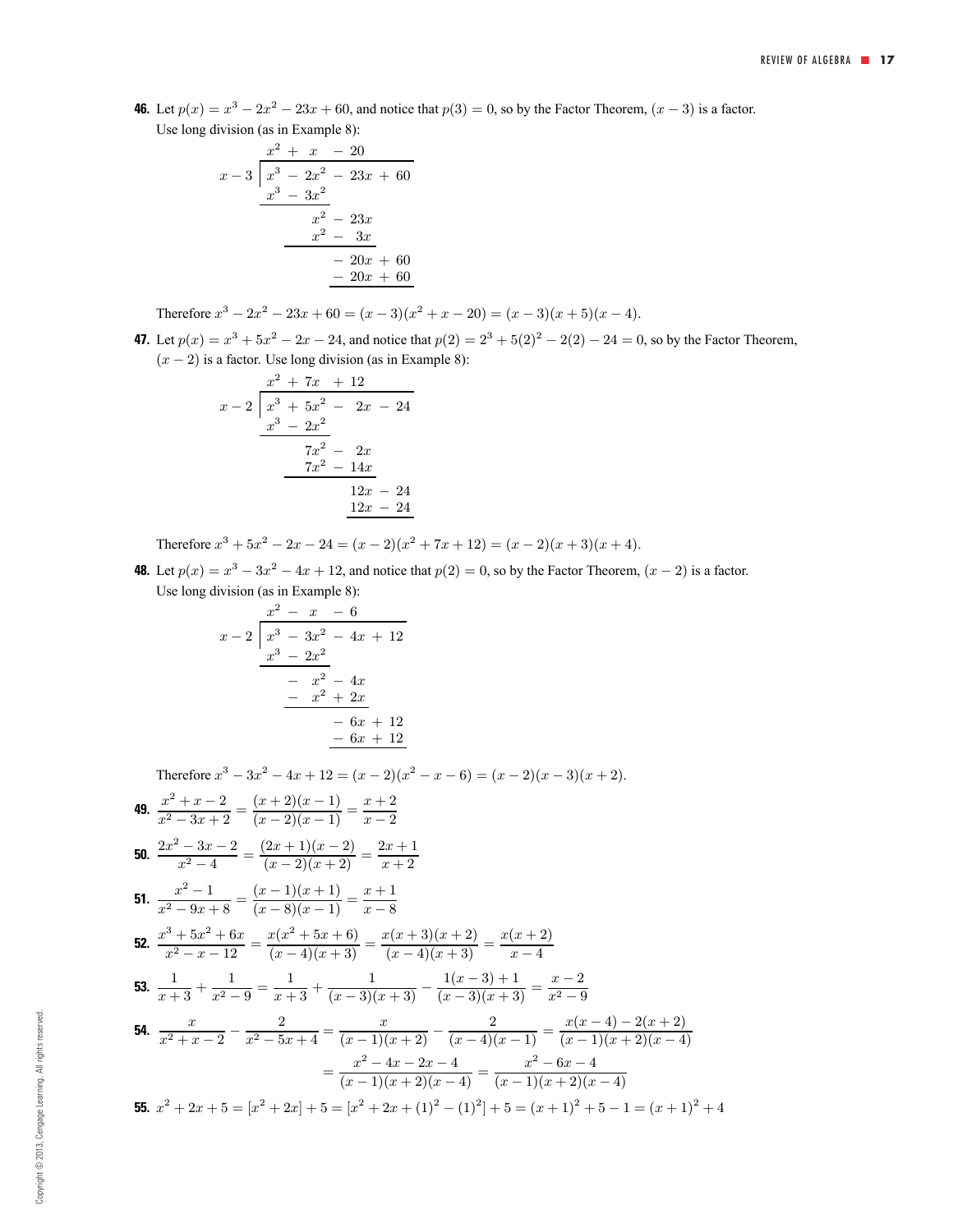**56.** 
$$
x^2 - 16x + 80 = [x^2 - 16x] + 80 = [x^2 - 16x + (8)^2 - (8)^2] + 80 = (x - 8)^2 + 80 - 64 = (x - 8)^2 + 16
$$
  
\n**57.**  $x^2 - 5x + 10 = [x^2 - 5x] + 10 = \left[x^2 - 5x + (-\frac{5}{2})^2 - (-\frac{5}{2})^2\right] + 10 = (x - \frac{5}{2})^2 + 10 - \frac{25}{4} = (x - \frac{5}{2})^2 + \frac{15}{4}$   
\n**58.**  $x^2 + 3x + 1 = [x^2 + 3x] + 1 = \left[x^2 + 3x + (\frac{3}{2})^2 - (\frac{3}{2})^2\right] + 1 = (x + \frac{3}{2})^2 + 1 - (\frac{3}{2})^2 = (x + \frac{3}{2})^2 - \frac{5}{4}$   
\n**59.**  $4x^2 + 4x - 2 = 4[x^2 + x] - 2 = 4\left[x^2 + x + (\frac{1}{2})^2 - (\frac{1}{2})^2\right] - 2 = 4(x + \frac{1}{2})^2 - 2 - 4(\frac{1}{4}) = 4(x + \frac{1}{2})^2 - 3$   
\n**60.**  $3x^2 - 24x + 50 = 3[x^2 - 8x] + 50 = 3[x^2 - 8x + (-4)^2 - (-4)^2] + 50 = 3(x - 4)^2 + 50 - 3(-4)^2$   
\n $= 3(x - 4)^2 + 2$   
\n**61.**  $x^2 - 9x - 10 = 0 \Leftrightarrow (x + 10)(x - 1) = 0 \Leftrightarrow x + 10 = 0 \text{ or } x - 1 = 0 \Leftrightarrow x = -10 \text{ or } x = 1.$   
\n**62.**  $x^2 - 2x - 8 = 0 \Leftrightarrow (x - 4)(x + 2) = 0 \Leftrightarrow x - 4 = 0 \text{ or } x + 2 = 0 \Leftrightarrow x = 4 \text{ or } x = -2.$   
\n**63.** Using the quadratic formula, 

**67.** Let  $p(x) = x^3 - 2x + 1$ , and notice that  $p(1) = 0$ , so by the Factor Theorem,  $(x - 1)$  is a factor. Use long division:

$$
\begin{array}{r} x^2 + x - 1 \\ x - 1 \overline{\smash)x^3 + 0x^2 - 2x + 1} \\ \underline{x^3 - x^2} \\ x^2 - 2x \\ \underline{x^2 - x} \\ -x + 1 \\ \underline{-x + 1} \\ -x + 1 \end{array}
$$

Therefore  $x^3 - 2x + 1 = (x - 1)(x^2 + x - 1) = 0 \Leftrightarrow x - 1 = 0$  or  $x^2 + x - 1 = 0 \Leftrightarrow$  $x = 1$  or [using the quadratic formula]  $x = \frac{-1 \pm \sqrt{1^2 - 4(1)(-1)}}{2(1)} = \frac{-1 \pm \sqrt{5}}{2}$ .

**68.** Let  $p(x) = x^3 + 3x^2 + x - 1$ , and notice that  $p(-1) = 0$ , so by the Factor Theorem,  $(x + 1)$  is a factor. Use long division:

$$
\begin{array}{r} x^2 + 2x - 1 \\ x + 1 \overline{\smash)x^3 + 3x^2 + x - 1} \\ \underline{x^3 + x^2} \\ 2x^2 + x \\ \underline{2x^2 + 2x} \\ -x - 1 \\ \underline{-x - 1} \\ -x - 1 \end{array}
$$

Therefore  $x^3 + 3x^2 + x - 1 = (x + 1)(x^2 + 2x - 1) = 0 \Leftrightarrow x + 1 = 0$  or  $x^2 + 2x - 1 = 0 \Leftrightarrow$  $x = -1$  or [using the quadratic formula]  $x = \frac{-2 \pm \sqrt{2^2 - 4(1)(-1)}}{2} = -1 \pm \sqrt{2}$ .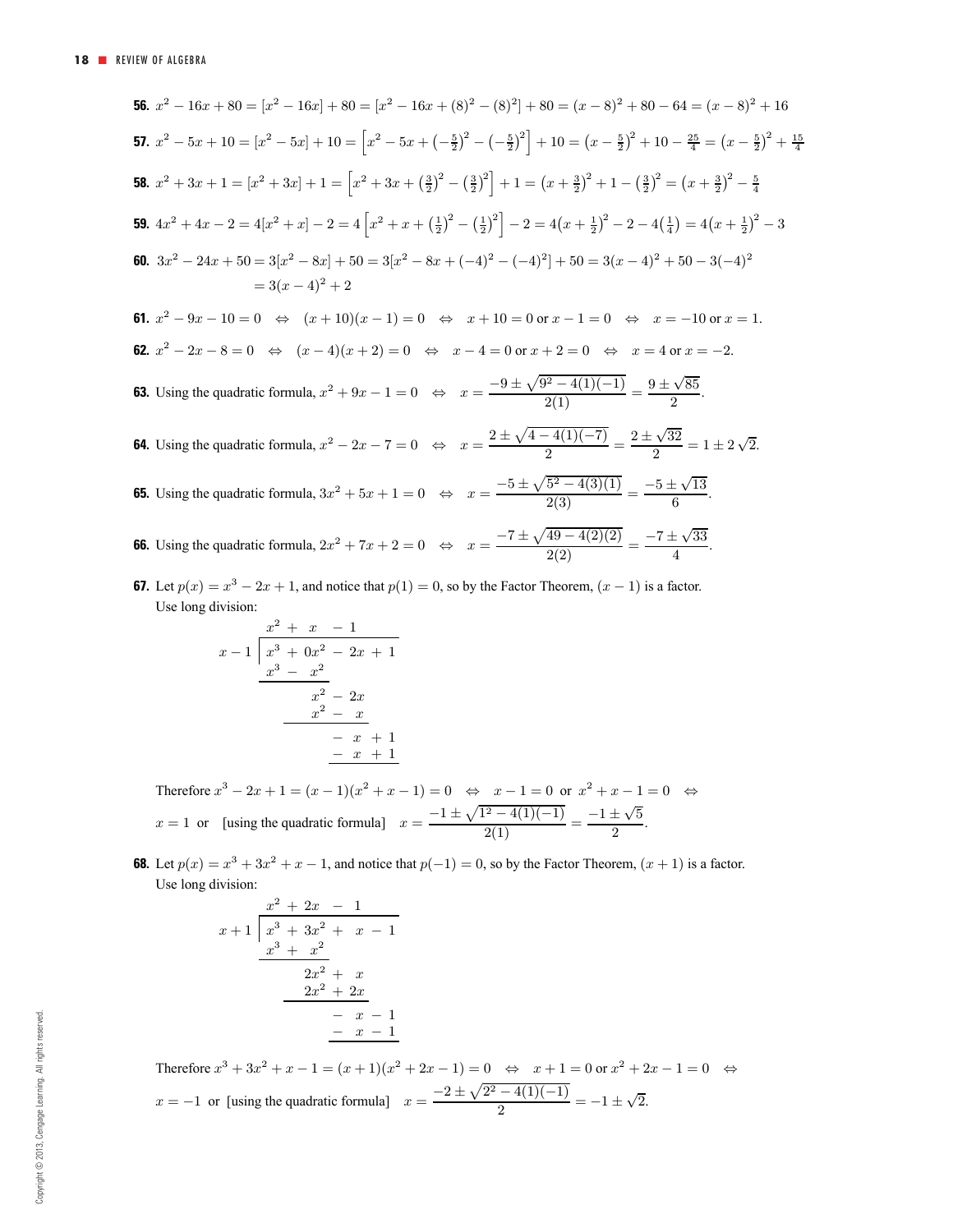$= 3^{26}$ .

- **69.**  $2x^2 + 3x + 4$  is irreducible because its discriminant is negative:  $b^2 4ac = 9 4(2)(4) = -23 < 0$ .
- **70.** The quadratic  $2x^2 + 9x + 4$  is not irreducible because  $b^2 4ac = 9^2 4(2)(4) = 49 > 0$ .
- **71.**  $3x^2 + x 6$  is not irreducible because its discriminant is nonnegative:  $b^2 4ac = 1 4(3)(-6) = 73 > 0$ .
- **72.** The quadratic  $x^2 + 3x + 6$  is irreducible because  $b^2 4ac = 3^2 4(1)(6) = -15 < 0$ .
- **73.** Using the Binomial Theorem with  $k = 6$  we have

$$
(a + b)^6 = a^6 + 6a^5b + \frac{6 \cdot 5}{1 \cdot 2}a^4b^2 + \frac{6 \cdot 5 \cdot 4}{1 \cdot 2 \cdot 3}a^3b^3 + \frac{6 \cdot 5 \cdot 4 \cdot 3}{1 \cdot 2 \cdot 3 \cdot 4}a^2b^4 + 6ab^5 + b^6
$$
  
=  $a^6 + 6a^5b + 15a^4b^2 + 20a^3b^3 + 15a^2b^4 + 6ab^5 + b^6$ 

**74.** Using the Binomial Theorem with  $k = 7$  we have

$$
(a+b)^7 = a^7 + 7a^6b + \frac{7 \cdot 6}{1 \cdot 2}a^5b^2 + \frac{7 \cdot 6 \cdot 5}{1 \cdot 2 \cdot 3}a^4b^3 + \frac{7 \cdot 6 \cdot 5 \cdot 4}{1 \cdot 2 \cdot 3 \cdot 4}a^3b^4 + \frac{7 \cdot 6 \cdot 5 \cdot 4 \cdot 3}{1 \cdot 2 \cdot 3 \cdot 4 \cdot 5}a^2b^5 + 7ab^6 + b^7
$$
  
=  $a^7 + 7a^6b + 21a^5b^2 + 35a^4b^3 + 35a^3b^4 + 21a^2b^5 + 7ab^6 + b^7$ 

**75.** Using the Binomial Theorem with  $a = x^2$ ,  $b = -1$ ,  $k = 4$  we have

$$
(x^{2} - 1)^{4} = [x^{2} + (-1)]^{4} = (x^{2})^{4} + 4(x^{2})^{3}(-1) + \frac{4 \cdot 3}{1 \cdot 2}(x^{2})^{2}(-1)^{2} + 4(x^{2})(-1)^{3} + (-1)^{4}
$$

$$
= x^{8} - 4x^{6} + 6x^{4} - 4x^{2} + 1
$$

**76.** Using the Binomial Theorem with  $a = 3$ ,  $b = x^2$ ,  $k = 5$  we have

$$
(3+x^2)^5 = 3^5 + 5(3)^4(x^2)^1 + \frac{5 \cdot 4}{1 \cdot 2}(3)^3(x^2)^2 + \frac{5 \cdot 4 \cdot 3}{1 \cdot 2 \cdot 3}(3)^2(x^2)^3 + 5(3)(x^2)^4 + (x^2)^5
$$
  
= 243 + 405x^2 + 270x^4 + 90x^6 + 15x^8 + x^{10}

**77.** Using Equation 10,  $\sqrt{32}\sqrt{2} = \sqrt{32 \cdot 2} = \sqrt{64} = 8$ .

78. 
$$
\frac{\sqrt[3]{-2}}{\sqrt[3]{54}} = \sqrt[3]{\frac{-2}{54}} = \sqrt[3]{\frac{-1}{27}} = \frac{\sqrt[3]{-1}}{\sqrt[3]{27}} = \frac{-1}{3} = -\frac{1}{3}
$$
  
\n79. Using Equation 10,  $\frac{\sqrt[4]{32x^4}}{\sqrt[4]{2}} = \frac{\sqrt[4]{32}}{\sqrt[4]{2}} = \sqrt[4]{\frac{32}{2}} \sqrt[4]{x^4} = \sqrt[4]{16} |x| = 2 |x|$ .  
\n80.  $\sqrt{xy} \sqrt{x^3y} = \sqrt{(xy)(x^3y)} = \sqrt{x^4y^2} = x^2 |y|$   
\n81. Using Equation 10,  $\sqrt{16a^4b^3} = \sqrt{16}\sqrt{a^4}\sqrt{b^3} = 4a^2b^{3/2} = 4a^2b b^{1/2} = 4a^2b \sqrt{b}$ .  
\n82.  $\frac{\sqrt[5]{96a^6}}{\sqrt[5]{3a}} = \sqrt[5]{\frac{96a^6}{3a}} = \sqrt[5]{32a^5} = 2a$   
\n83. Using Laws 3 and 1 of Exponents respectively,  $3^{10} \times 9^8 = 3^{10} \times (3^2)^8 = 3^{10} \times 3^{2 \cdot 8} = 3^{10+16} = 3^{26}$ .  
\n84. Using Laws 3 and 1,  $2^{16} \times 4^{10} \times 16^6 = 2^{16} \times (2^2)^{10} \times (2^4)^6 = 2^{16} \times 2^{20} \times 2^{24} = 2^{60}$ .  
\n85. Using Laws 4, 1, and 2 of Exponents respectively,  $\frac{x^9(2x)^4}{x^9} = \frac{x^9(2^4)x^4}{x^3} = \frac{16x^{9+4}}{x^3} = 16x^{9+4-3} = 16x^{10}$ .  
\n86. Using Laws 1 and 2,  $\frac{a^n \times a^{2n+1}}{a^n-2} = \frac{a^{n+2n+1}}{a^n-2} = \frac{a^{3n+1}}{a^{n-2}} = a^{3n+1-(n-2)} = a^{2n+3}$ .  
\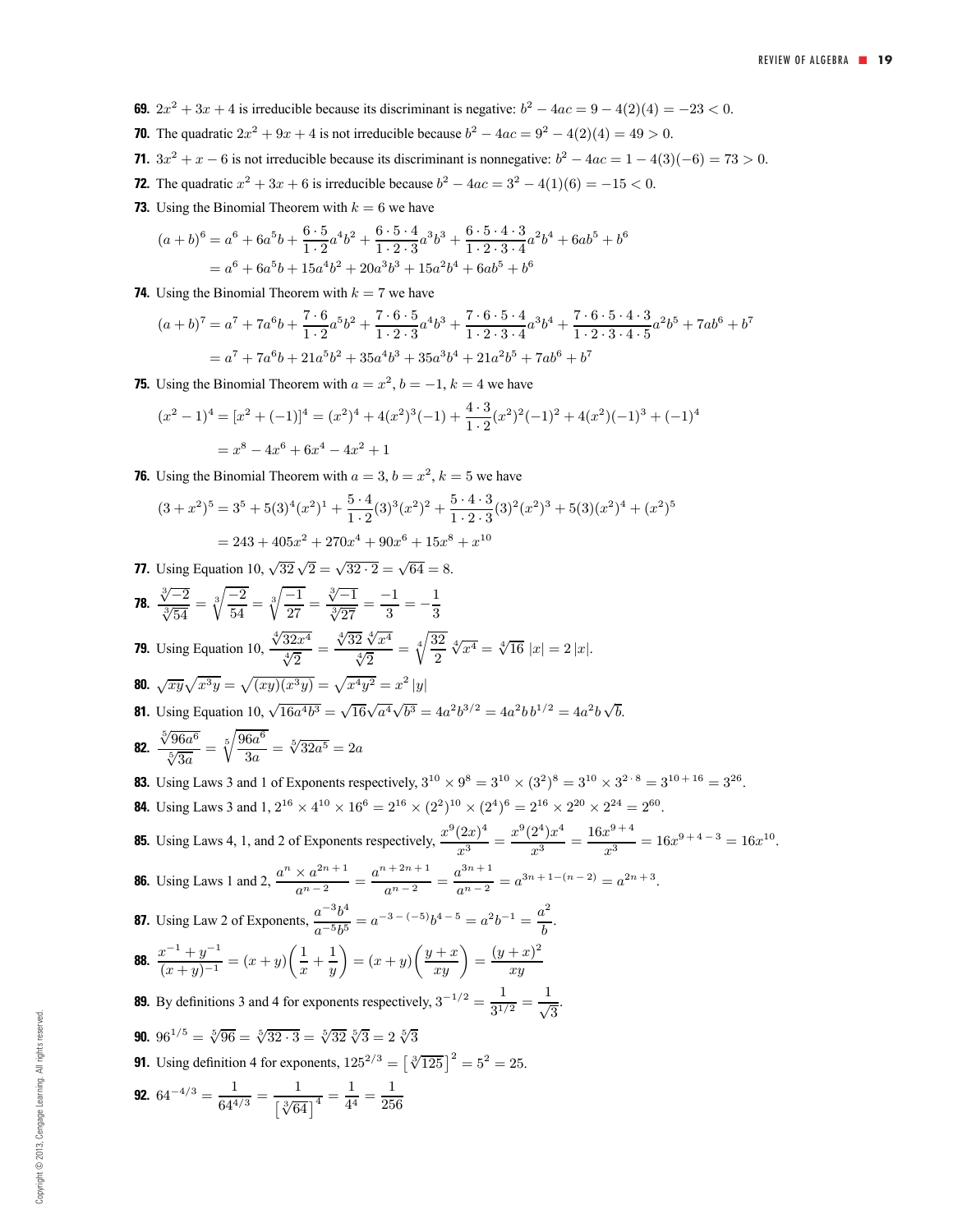93. 
$$
(2x^2y^4)^{3/2} = 2^{3/2}(x^2)^{3/2}(y^4)^{3/2} = 2 \cdot 2^{1/2} \left[\sqrt{x^2}\right]^3 \left[\sqrt{y^4}\right]^3 = 2 \sqrt{2}|x|^3(y^3)^3 = 2 \sqrt{2}|x|^3(y^3)^3 = 2 \sqrt{2}|x|^3(y^3)^3 = 2 \sqrt{2}|x|^3(y^3)^3 = 2 \sqrt{2}|x|^3(y^3)^3 = 2 \sqrt{2}|x|^3(y^3)^3 = 2 \sqrt{2}|x|^3(y^3)^3 = 2 \sqrt{2}|x|^3(y^3)^3 = 2 \sqrt{2}|x|^3(y^3)^3 = 2 \sqrt{2}|x|^3(y^3)^3 = 2 \sqrt{2}|x|^3(y^3)^3 = 2 \sqrt{2}|x|^3(y^3)^3 = 2 \sqrt{2}|x|^3(y^3)^3 = 2 \sqrt{2}|x|^3(y^3)^3 = 2 \sqrt{2}|x|^3 = 2 \sqrt{2}|x|^3 = 2 \sqrt{2}|x|^3 = 2 \sqrt{2}|x|^3 = 2 \sqrt{2}|x|^3 = 2 \sqrt{2}|x|^3 = 2 \sqrt{2}|x|^3 = 2 \sqrt{2}|x|^3 = 2 \sqrt{2}|x|^3 = 2 \sqrt{2}|x|^3 = 2 \sqrt{2}|x|^3 = 2 \sqrt{2}|x|^3 = 2 \sqrt{2}|x|^3 = 2 \sqrt{2}|x|^3 = 2 \sqrt{2}|x|^3 = 2 \sqrt{2}|x|^3 = 2 \sqrt{2}|x|^3 = 2 \sqrt{2}|x|^3 = 2 \sqrt{2}|x|^3 = 2 \sqrt{2}|x|^3 = 2 \sqrt{2}|x|^3 = 2 \sqrt{2}|x|^3 = 2 \sqrt{2}|x|^3 = 2 \sqrt{2}|x|^3 = 2 \sqrt{2}|x|^3 = 2 \sqrt{2}|x|^3 = 2 \sqrt{2}|x|^3 = 2 \sqrt{2}|x|^3 = 2 \sqrt{2}|x|^3 = 2 \sqrt{2}|x|^3 = 2 \sqrt{2}|x|^3 = 2 \sqrt{2}|x|^3 = 2 \sqrt{2}|x|^3 = 2 \sqrt{2}|x|^3 = 2 \sqrt{2}|x|^3 = 2 \sqrt{2}|x|^3 = 2 \sqrt{2}|x|^3 = 2 \sqrt{2}|x|^3 = 2 \sqrt{2}|x|^3 = 2 \sqrt{2}|x|^3 = 2 \sqrt{2}|x|^3 = 2 \sqrt{2}|x|^
$$

**110.** False. See the warning after Equation 10.

**111.** True: 
$$
\frac{16+a}{16} = \frac{16}{16} + \frac{a}{16} = 1 + \frac{a}{16}
$$
  
**112.** False:  $\frac{1}{x^{-1} + y^{-1}} = \frac{1}{\frac{1}{x} + \frac{1}{y}} = \frac{1}{\frac{x+y}{xy}} = \frac{xy}{x+y} \neq x + y$ 

**113.** False.

**114.** False. See the warning on page 2.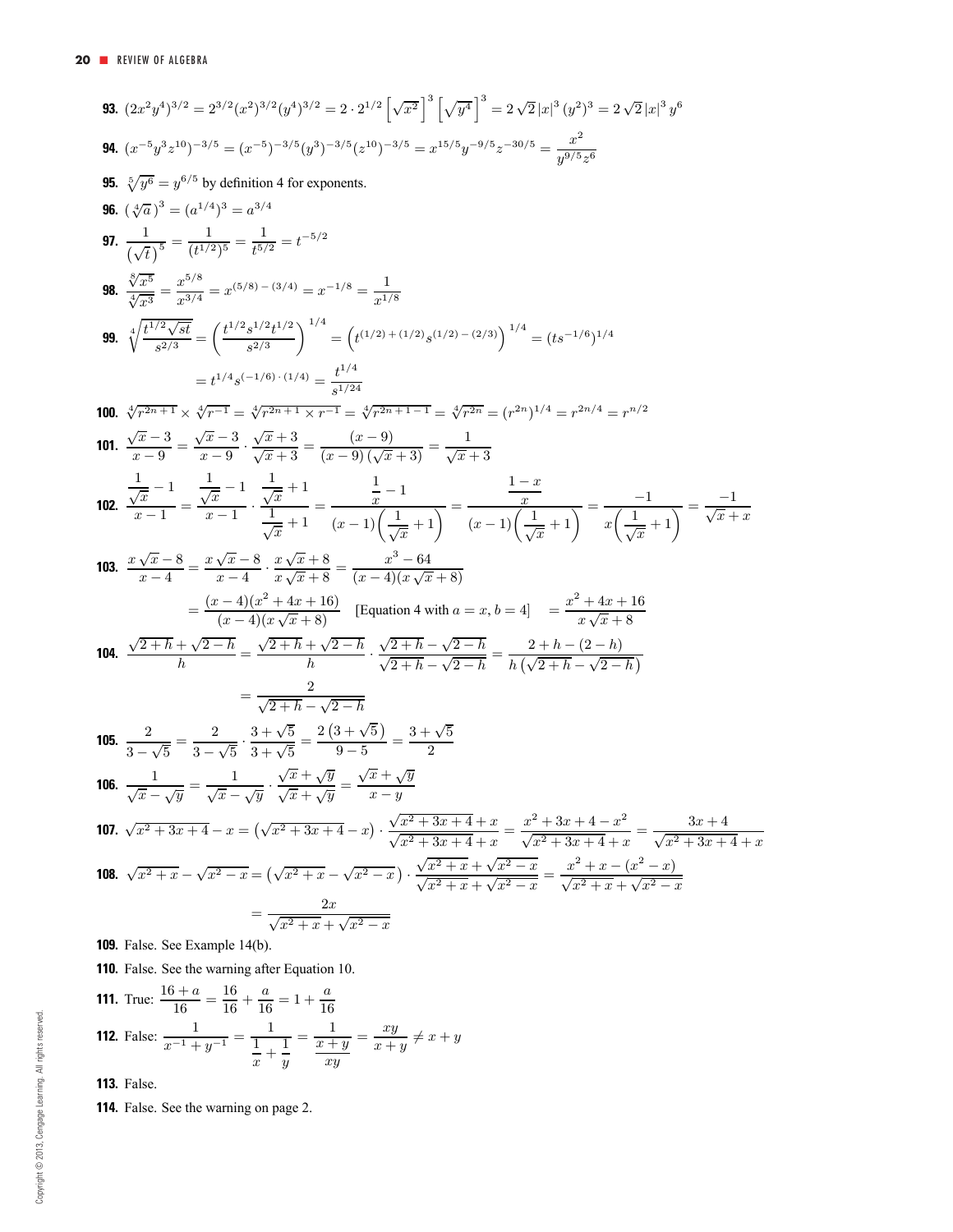**115.** False. Using Law 3 of Exponents,  $(x^3)^4 = x^{3 \cdot 4} = x^{12} \neq x^7$ . **116.** True. **117.**  $|5 - 23| = |-18| = 18$ **118.**  $|\pi - 2| = \pi - 2$  because  $\pi - 2 > 0$ . **119.**  $|\sqrt{5} - 5| = -(\sqrt{5} - 5) = 5 - \sqrt{5}$  because  $\sqrt{5} - 5 < 0$ . **120.**  $\Big| |-2| - |-3| \Big| = |2 - 3| = |-1| = 1$ **121.** If  $x < 2$ ,  $x - 2 < 0$ , so  $|x - 2| = -(x - 2) = 2 - x$ . **122.** If  $x > 2$ ,  $x - 2 > 0$ , so  $|x - 2| = x - 2$ . **123.**  $|x+1| = \begin{cases} x+1 & \text{if } x+1 \geq 0 \\ -(x+1) & \text{if } x+1 \geq 0 \end{cases}$  $\int x + 1$  if  $x \ge -1$  $-(x+1)$  if  $x+1<0$  =  $-x-1$  if  $x < -1$ **124.**  $|2x - 1| = \begin{cases} 2x - 1 & \text{if } 2x - 1 \ge 0 \\ (2x - 1) & \text{if } 2x - 1 \ge 0 \end{cases}$  $\int 2x - 1$  if  $x \ge \frac{1}{2}$  $-(2x-1)$  if  $2x-1<0$  =  $1 - 2x$  if  $x < \frac{1}{2}$ **125.**  $|x^2 + 1| = x^2 + 1$  (since  $x^2 + 1 \ge 0$  for all x). **126.** Determine when  $1 - 2x^2 < 0 \Leftrightarrow 1 < 2x^2 \Leftrightarrow x^2 > \frac{1}{2} \Leftrightarrow \sqrt{x^2} > \sqrt{\frac{1}{2}} \Leftrightarrow |x| > \sqrt{\frac{1}{2}} \Leftrightarrow$  $\int 1 - 2x^2$  if  $-\frac{1}{\sqrt{2}} \leq x \leq \frac{1}{\sqrt{2}}$  $x < -\frac{1}{\sqrt{2}}$  or  $x > \frac{1}{\sqrt{2}}$ . Thus,  $|1 - 2x^2|$  =  $2x^2 - 1$  if  $x < -\frac{1}{\sqrt{2}}$  or  $x > \frac{1}{\sqrt{2}}$ **127.**  $2x + 7 > 3 \Leftrightarrow 2x > -4 \Leftrightarrow x > -2$ , so  $x \in (-2, \infty)$ .  $\ddot{0}$ **128.**  $4 - 3x \ge 6 \Leftrightarrow -3x \ge 2 \Leftrightarrow x \le -\frac{2}{3}$ , so  $x \in (-\infty, -\frac{2}{3}]$ . **129.**  $1 - x \le 2 \iff -x \le 1 \iff x \ge -1$ , so  $x \in [-1, \infty)$ .  $\overline{0}$  $-1$ **130.**  $1 + 5x > 5 - 3x \Leftrightarrow 8x > 4 \Leftrightarrow x > \frac{1}{2}$ , so  $x \in (\frac{1}{2}, \infty)$ .  $0 \frac{1}{2}$ **131.**  $0 \leq 1 - x \leq 1 \Leftrightarrow -1 \leq -x \leq 0 \Leftrightarrow 1 \geq x \geq 0$ , so  $x \in (0, 1]$ .  $\overline{0}$  $\overline{1}$ **132.**  $1 < 3x + 4 \le 16 \Leftrightarrow -3 < 3x \le 12 \Leftrightarrow -1 < x \le 4$ , so  $x \in (-1, 4]$ .  $-1$  $\overline{0}$  $\overline{A}$ 

**133.**  $(x - 1)(x - 2) > 0$ . *Case 1:* (both factors are positive, so their product is positive)

$$
x - 1 > 0 \Leftrightarrow x > 1, \text{ and } x - 2 > 0 \Leftrightarrow x > 2, \text{ so } x \in (2, \infty).
$$

*Case 2:* (both factors are negative, so their product is positive)

$$
x - 1 < 0 \quad \Leftrightarrow \quad x < 1 \text{, and } x - 2 < 0 \quad \Leftrightarrow \quad x < 2 \text{, so } x \in (-\infty, 1).
$$
\nThus, the solution set is  $(-\infty, 1) \cup (2, \infty)$ .

**134.**  $x^2 < 2x + 8 \Leftrightarrow x^2 - 2x - 8 < 0 \Leftrightarrow (x - 4)(x + 2) < 0$ . *Case 1:*  $x > 4$  and  $x < -2$ , which is impossible. *Case 2:*  $x < 4$  and  $x > -2$ . Thus, the solution set is  $(-2, 4)$ .

$$
\begin{array}{c}\n\bullet \\
-2 \quad 0 \\
\end{array}\n\qquad \qquad\n\begin{array}{c}\n\bullet \\
4\n\end{array}
$$

**135.**  $x^2 < 3$  ⇔  $x^2 - 3 < 0$  ⇔  $(x - \sqrt{3})(x + \sqrt{3}) < 0$ . *Case 1:*  $x > \sqrt{3}$  and  $x < -\sqrt{3}$ , which is impossible. *Case 2:*  $x < \sqrt{3}$  and  $x > -\sqrt{3}$ . Thus, the solution set is  $(-\sqrt{3}, \sqrt{3})$ . *Another method:*  $x^2 < 3 \Leftrightarrow |x| < \sqrt{3} \Leftrightarrow -\sqrt{3} < x < \sqrt{3}$ .

$$
-\sqrt{3} \qquad 0 \qquad \sqrt{3}
$$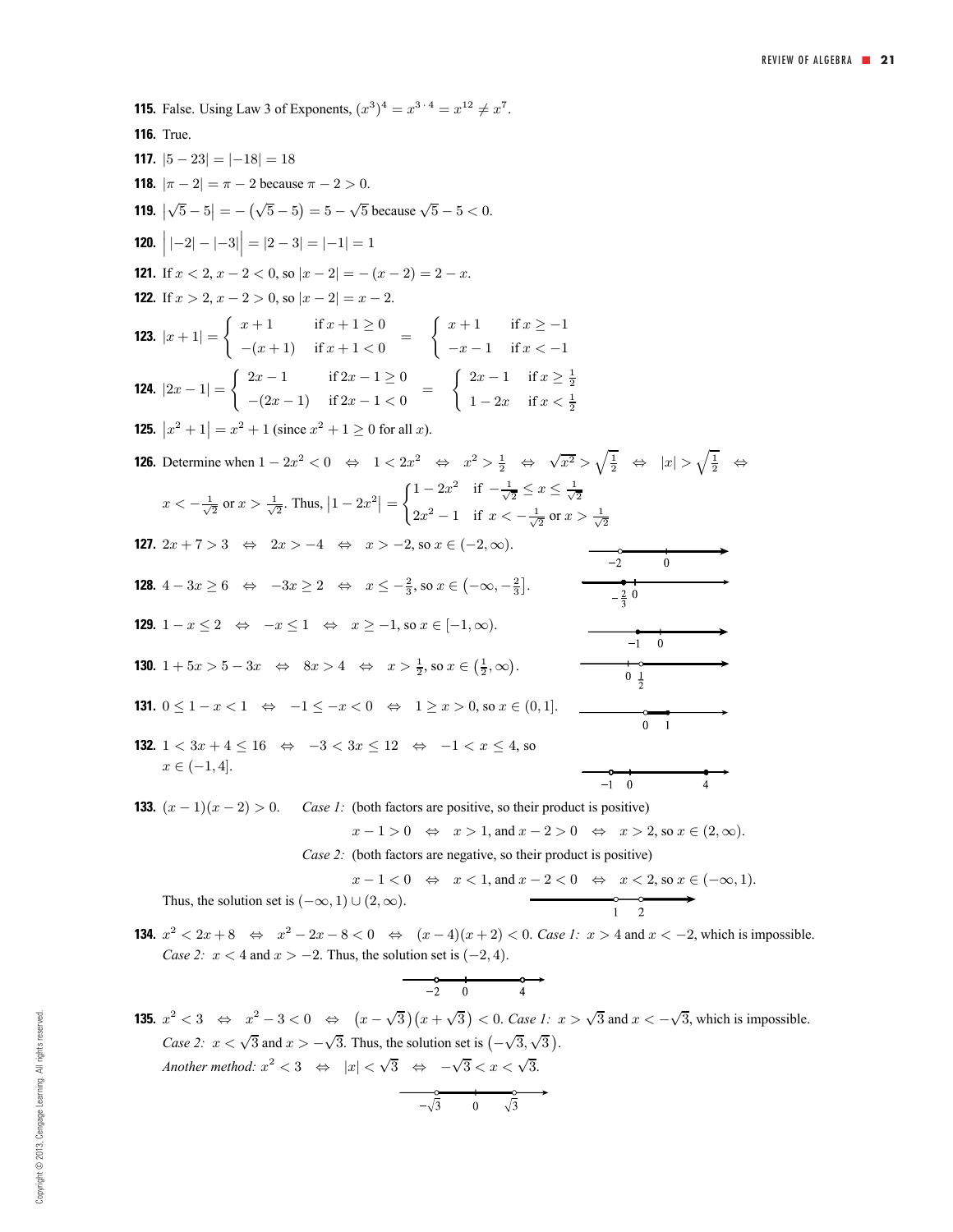**136.**  $x^2 \ge 5 \Leftrightarrow x^2 - 5 \ge 0 \Leftrightarrow (x - \sqrt{5})(x + \sqrt{5}) \ge 0$ . *Case 1:*  $x \ge \sqrt{5}$  and  $x \ge -\sqrt{5}$ , so  $x \in [\sqrt{5}, \infty)$ . *Case 2:*  $x \le \sqrt{5}$  and  $x \le -\sqrt{5}$ , so  $x \in (-\infty, -\sqrt{5}]$ . Thus, the solution set is  $(-\infty, -\sqrt{5}] \cup [\sqrt{5}, \infty)$ . *Another method:*  $x^2 \ge 5 \Leftrightarrow |x| \ge \sqrt{5} \Leftrightarrow x \ge \sqrt{5}$  or  $x \le -\sqrt{5}$ .

$$
\overrightarrow{-\sqrt{5}} \quad 0 \quad \sqrt{5}
$$

**137.**  $x^3 - x^2 \le 0 \Leftrightarrow x^2(x-1) \le 0$ . Since  $x^2 \ge 0$  for all x, the inequality is satisfied when  $x - 1 \le 0 \Leftrightarrow x \le 1$ . Thus, the solution set is  $(-\infty, 1]$ .

$$
\begin{array}{c}\n \cdot \\
 \hline\n 0 \quad 1\n \end{array}
$$

**138.**  $(x + 1)(x - 2)(x + 3) = 0 \Leftrightarrow x = -1, 2,$  or  $-3$ . Construct a chart:

| Interval      | $x+1$ | $\left  x-2\right $ | $x+3$ | $(x+1)(x-2)(x+3)$ |
|---------------|-------|---------------------|-------|-------------------|
| $x < -3$      |       |                     |       |                   |
| $-3 < x < -1$ |       |                     |       |                   |
| $-1 < x < 2$  |       |                     |       |                   |
| x > 2         |       |                     |       |                   |

Thus,  $(x + 1)(x - 2)(x + 3) \ge 0$  on  $[-3, -1]$  and  $[2, \infty)$ , and the solution set is  $[-3, -1] \cup [2, \infty)$ .

$$
\begin{array}{c}\n\bullet \\
-3 \\
\end{array}\n\quad\n\begin{array}{c}\n\bullet \\
\hline\n\end{array}\n\quad\n\begin{array}{c}\n\bullet \\
\bullet \\
\end{array}\n\quad\n\begin{array}{c}\n\bullet \\
\bullet \\
\end{array}\n\end{array}
$$

**139.**  $x^3 > x \Leftrightarrow x^3 - x > 0 \Leftrightarrow x(x^2 - 1) > 0 \Leftrightarrow x(x - 1)(x + 1) > 0$ . Construct a chart:

| Interval     | $\boldsymbol{x}$ | $x-1$ | $x+1$ | $x(x-1)(x+1)$ |
|--------------|------------------|-------|-------|---------------|
| $x<-1$       |                  |       |       |               |
| $-1 < x < 0$ |                  |       |       |               |
| 0 < x < 1    |                  |       |       |               |
| x > 1        |                  |       |       |               |

Since  $x^3 > x$  when the last column is positive, the solution set is  $(-1, 0) \cup (1, \infty)$ .

$$
\overbrace{\qquad \qquad -1 \quad 0 \quad 1}
$$

**140.**  $x^3 + 3x < 4x^2$  ⇔  $x^3 - 4x^2 + 3x < 0$  ⇔  $x(x^2 - 4x + 3) < 0$  ⇔  $x(x - 1)(x - 3) < 0$ .

| Interval  | $\boldsymbol{x}$ | $x-1$ | $x-3$ | $x(x-1)(x-3)$ |
|-----------|------------------|-------|-------|---------------|
| x<0       |                  |       |       |               |
| 0 < x < 1 |                  |       |       |               |
| 1 < x < 3 |                  |       |       |               |
| x > 3     |                  |       |       |               |

Thus, the solution set is  $(-\infty, 0) \cup (1, 3)$ .

$$
\begin{array}{c}\n\circ \\
\circ \\
0 & 1\n\end{array}
$$

**141.**  $1/x < 4$ . This is clearly true for  $x < 0$ . So suppose  $x > 0$ . then  $1/x < 4 \Leftrightarrow 1 < 4x \Leftrightarrow \frac{1}{4} < x$ . Thus, the solution set is  $(-\infty, 0) \cup (\frac{1}{4}, \infty)$ .

$$
\begin{array}{c}\n0 \\
0 \\
\frac{1}{4}\n\end{array}
$$